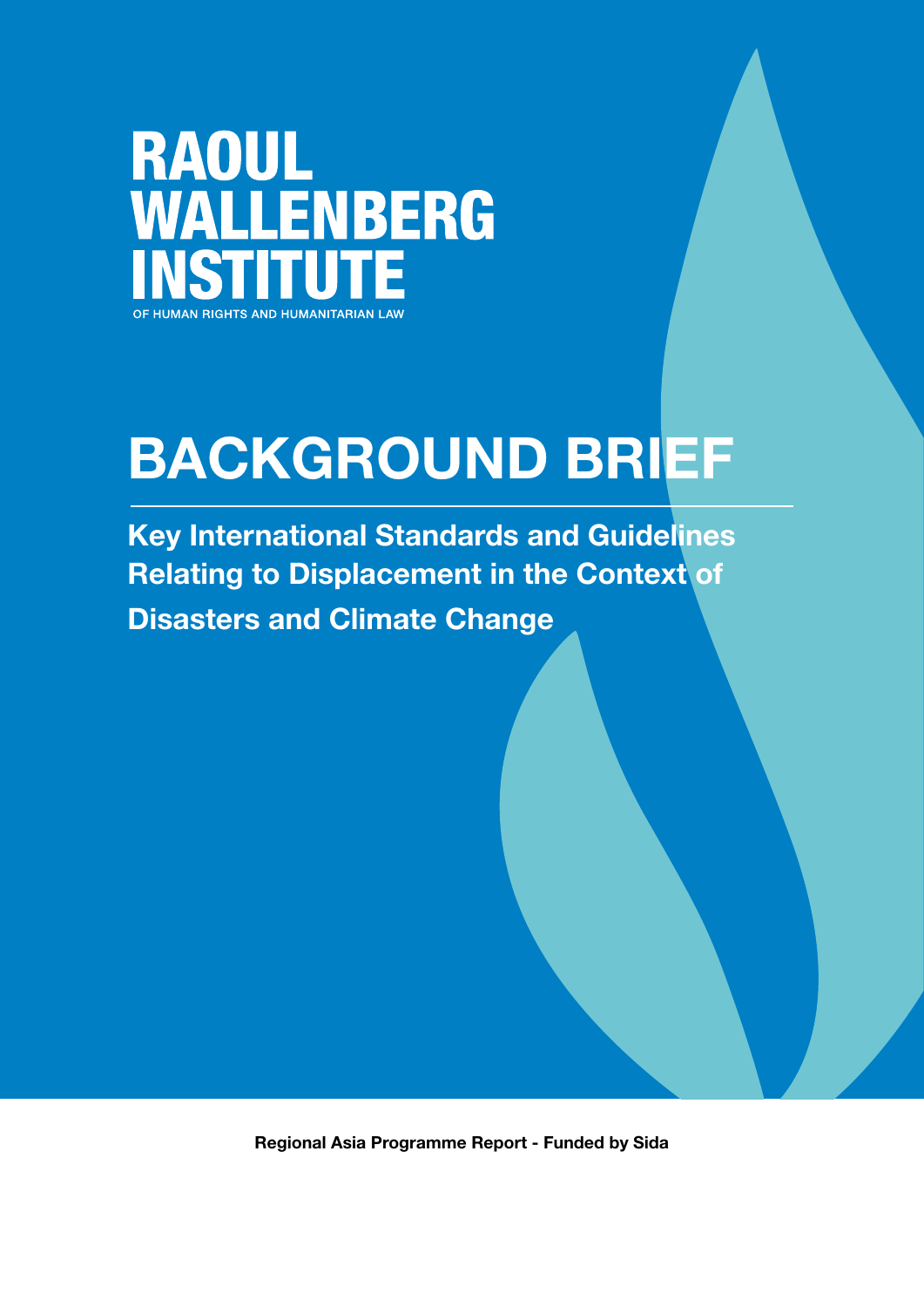Written by Dr Matthew Scott\*

2019

\*Senior researcher and head of the People on the Move thematic area, Raoul Wallenberg Institute of Human Rights and Humanitarian Law ([www.rwi.lu.se](http://www.rwi.lu.se))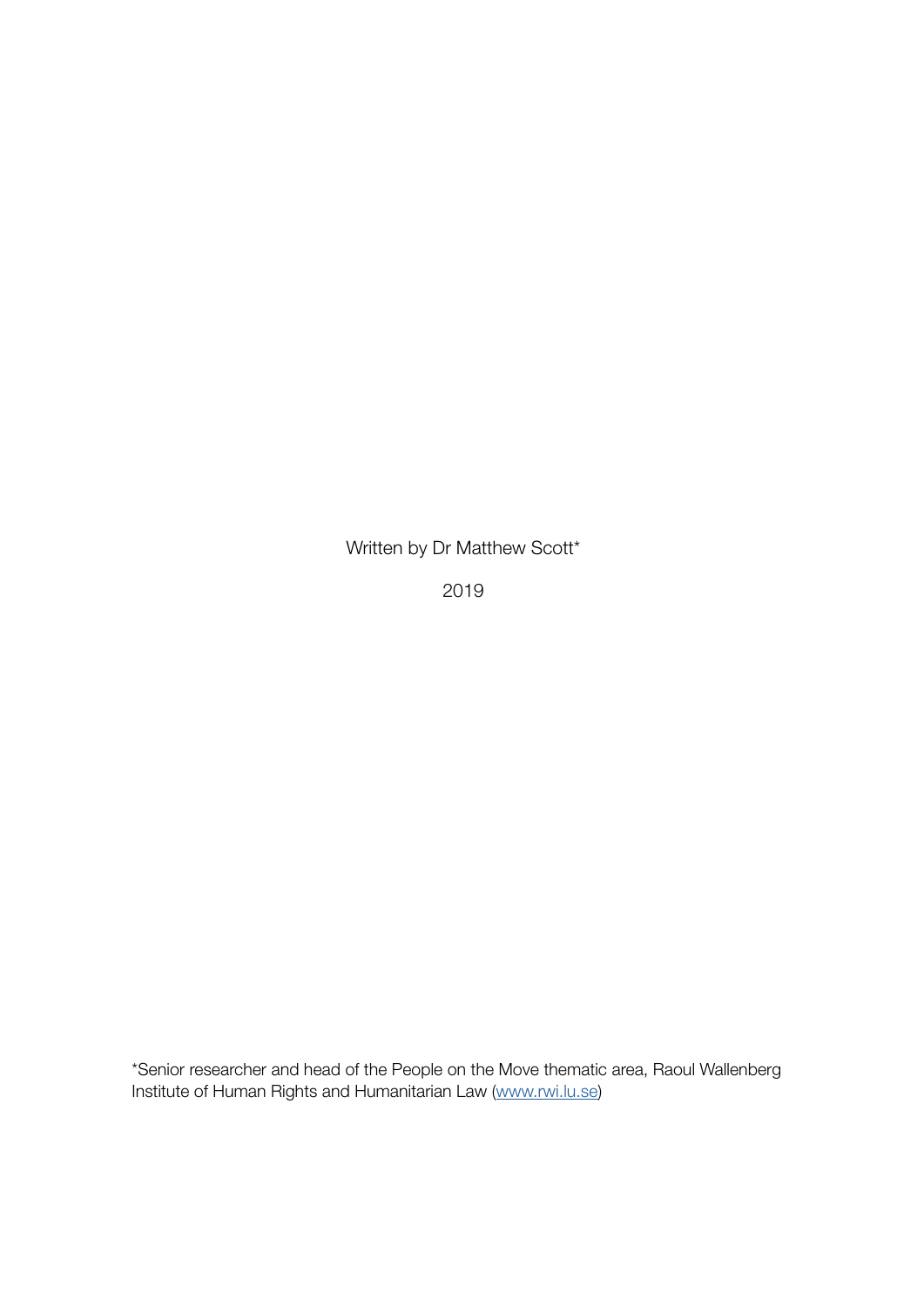## TABLE OF CONTENTS

| 1. Introduction<br>1                                                       |    |  |  |  |  |
|----------------------------------------------------------------------------|----|--|--|--|--|
| 2. What is Displacement in the Context of Disasters and Climate Change?    |    |  |  |  |  |
| 3. Why is it Important for Responsible Actors to More Closely Consider the | 3  |  |  |  |  |
| Phenomenon of Displacement in the Context of Disasters and Climate         |    |  |  |  |  |
| <b>Change?</b>                                                             |    |  |  |  |  |
| 4. An Overarching Human Rights-Based and Gender Equal Approach             | 3  |  |  |  |  |
| 5. Prevention of Displacement                                              | 4  |  |  |  |  |
| 5.1 Guiding Principles on Internal Displacement                            | 4  |  |  |  |  |
| 5.2 Sendai Framework on Disaster Risk Reduction                            | 5  |  |  |  |  |
| 5.3 UNDRR Words into Action Guidelines                                     | 6  |  |  |  |  |
| 5.4 Guidance on Protecting People from Disasters and Environmental         | 7  |  |  |  |  |
| Change through Planned Relocation                                          |    |  |  |  |  |
| 5.5 Agenda for the Protection of Cross-Border Displaced Persons in         | 9  |  |  |  |  |
| the Context of Disasters and Climate Change                                |    |  |  |  |  |
| 6. Protection during Evacuation and throughout the Period of Displacement  | 11 |  |  |  |  |
| 6.1 The Guiding Principles on Internal Displacement                        | 11 |  |  |  |  |
| 6.2 IASC Operational Guidelines on the Protection of Persons in            | 12 |  |  |  |  |
| <b>Situations of Natural Disasters</b>                                     |    |  |  |  |  |
| 6.3 IASC Guidelines for Integrating Gender-Based Violence                  | 14 |  |  |  |  |
| Interventions in Humanitarian Action                                       |    |  |  |  |  |
| 6.4 The MEND Guide                                                         | 16 |  |  |  |  |
| 6.5 Sphere Standards                                                       | 17 |  |  |  |  |
| 6.6 Agenda for the Protection of Cross-Border Displaced Persons in         | 19 |  |  |  |  |
| the Context of Disasters and Climate Change                                |    |  |  |  |  |
| <b>7. Durable Solutions</b>                                                | 19 |  |  |  |  |
| 7.1 Guiding Principles on Internal Displacement                            | 20 |  |  |  |  |
| 7.2 IASC Framework on Durable Solutions                                    | 20 |  |  |  |  |
| 7.3 The Durable Solutions Analysis Guide and the Durable Solutions         | 22 |  |  |  |  |
| <b>Indicator Library</b>                                                   |    |  |  |  |  |
| 7.4 The Pinheiro Principles                                                | 23 |  |  |  |  |
| 8. Conclusion                                                              | 25 |  |  |  |  |
| Annex 1: Checklist of key elements of a rights-based approach to           | 26 |  |  |  |  |
| displacement in the context of disasters and climate change                |    |  |  |  |  |
| Annex 2: Links to key guidelines and standards relevant to disaster<br>29  |    |  |  |  |  |
| displacement                                                               |    |  |  |  |  |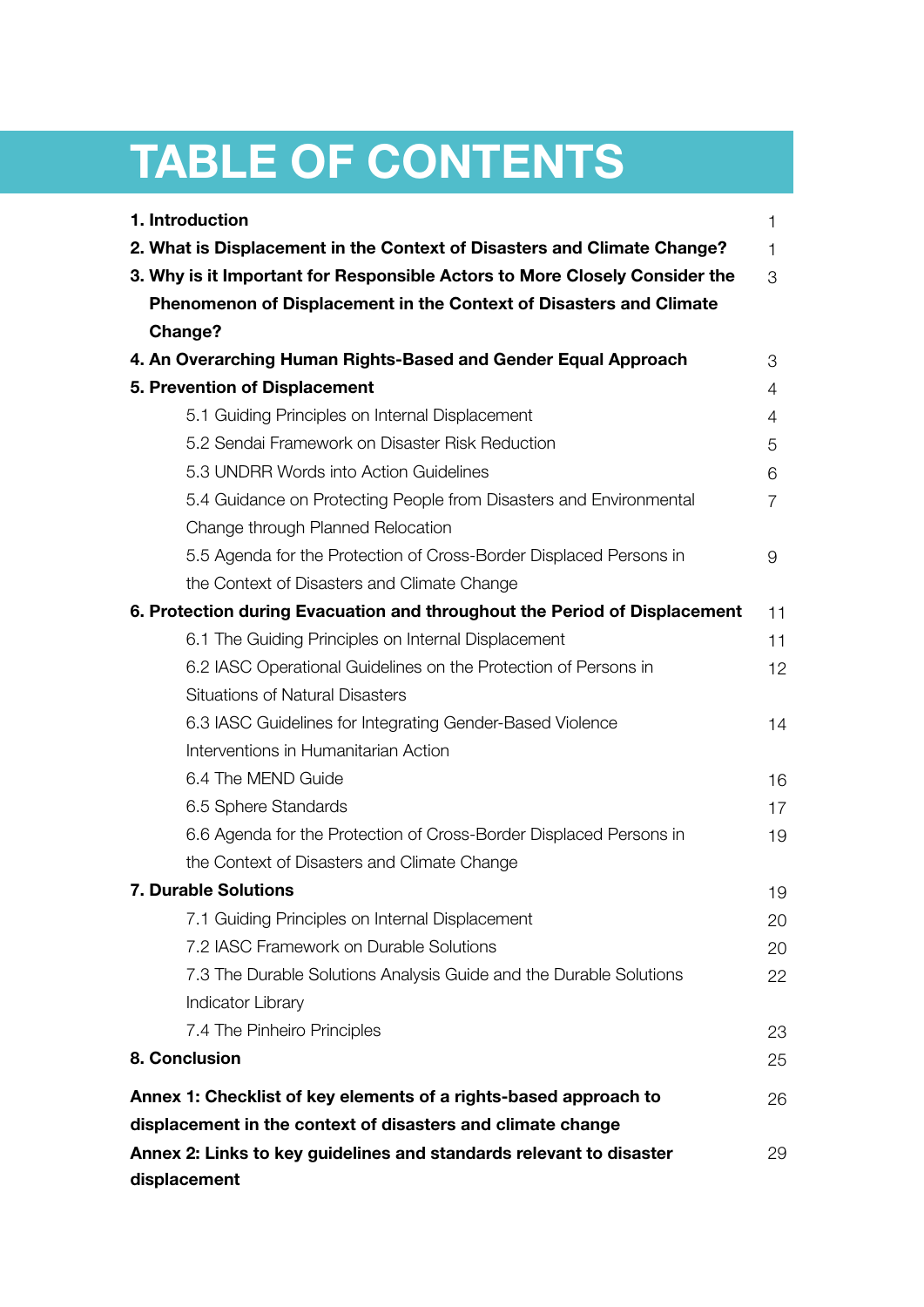## 1 INTRODUCTION

This Background Brief sets out key international standards and guidelines relating to displacement in the context of disasters and climate change. Recognising that the volume of even those standards and guidelines that are directly relevant to disaster displacement runs into hundreds of pages, it was considered that a background brief that condenses key principles and standards relating to all 'phases' of disaster displacement would be of use to actors lacking in-depth knowledge of the subject. The Background Brief serves primarily as an introduction to a series of ten law and policy reports, each of which focuses on the domestic framework addressing displacement in the context of disasters and climate change. The countries in focus in the series span the Asia Pacific region, and include China, Cambodia, Thailand, Myanmar, the Philippines, Indonesia, Nepal, Bangladesh, Vanuatu and the Solomon Islands. Each study was conducted in collaboration with academics based primarily in institutions in each of these ten countries.

Our aim is that the research outputs will contribute to further initiatives to address displacement in the context of disasters and climate change, including by promoting further integration of displacement into disaster risk reduction (DRR) and climate change adaptation (CCA) initiatives across the region.

The Background Brief has the following structure. First, a series of preliminary sections address the phenomenon, the importance of addressing the phenomenon within wider disaster risk reduction and climate change adaptation initiatives, and the underlying human rights and gender-equal approach reflected in the guidelines and standards that are presented in the remainder of the Background Brief. Then, core guidelines and standards are presented in a structure mirroring the framework established by the 1998 Guiding Principles on Internal Displacement: prevention of displacement, protection during evacuation and throughout displacement, and durable solutions.

Annex 1 provides links to the standards covered in this Background Brief.

## 2 WHAT IS DISPLACEMENT IN THE CONTEXT OF DISASTERS AND CLIMATE CHANGE?

According to the 1998 Guiding Principles on Internal Displacement (the Guiding Principles), internally-displaced persons are:

persons or groups of persons who have been forced or obliged to flee or to leave their homes or places of habitual residence, in particular as a result of or in order to avoid the effects of armed conflict, situations of generalized violence, violations of human rights or natural or human-made disasters, and who have not crossed an internationally recognized State border.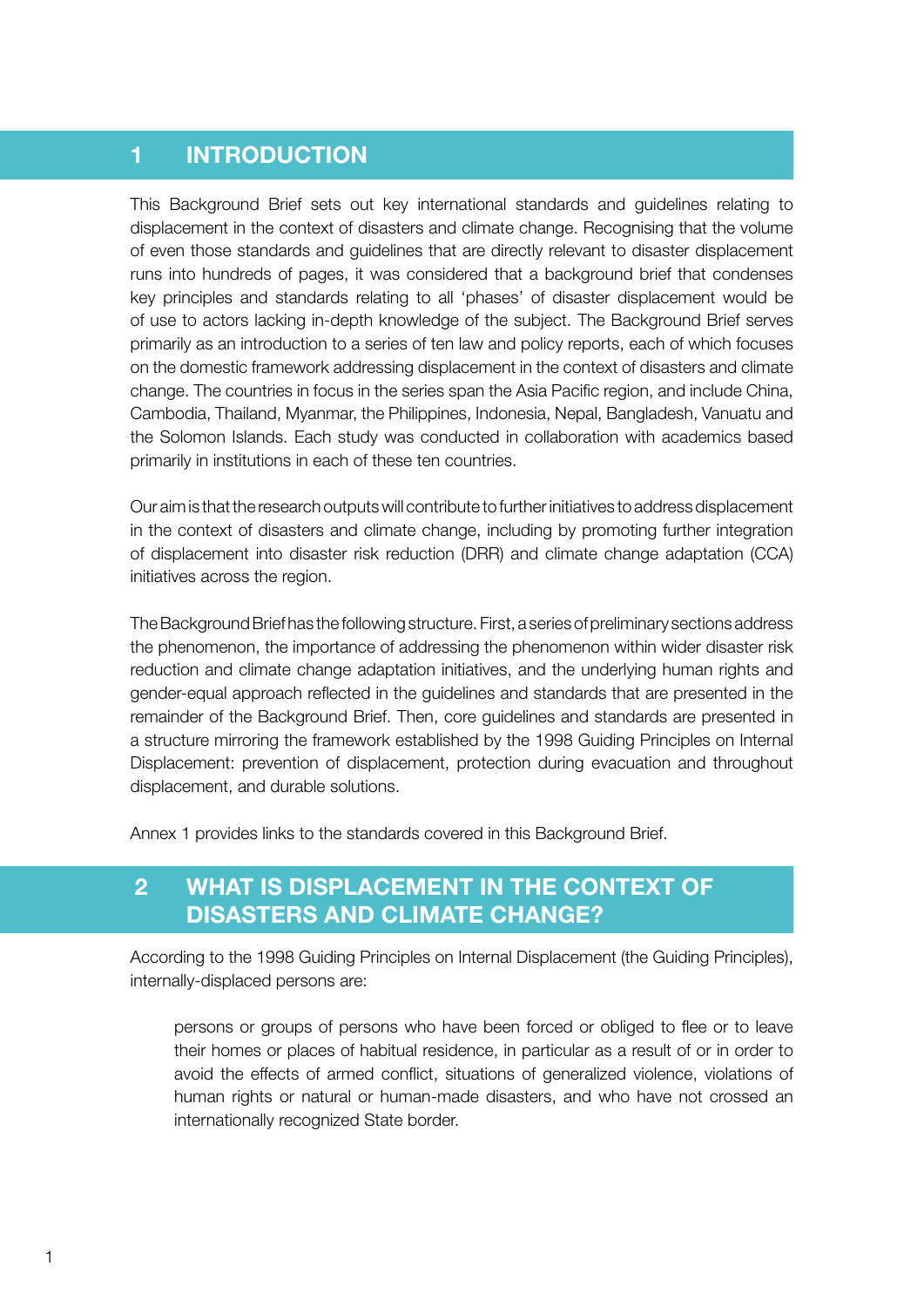Displacement may result from the confluence of either sudden or slower onset hazards interacting with social conditions of exposure and vulnerability. Hence, people may be forced to leave their homes as part of an evacuation in the context of a cyclone, seek shelter in the aftermath of an earthquake, or find conditions for a sustainable livelihood in response to persistent drought or erratic weather patterns.

There is no reference to distance or duration in the definition. Hence, a person who spends the night in a storm shelter is accurately described as an internally-displaced person under the Guiding Principles on Internal Displacement. Although many return home within a short duration, some will be displaced for more protracted periods. Some people need to be resettled as returning home is no longer possible or safe. A person will remain displaced until a 'durable solution' is in place. The number of people displaced annually in the context of disasters averages around 25 million newly displaced persons per year.<sup>1</sup> This figure does not address the number of people who move in the context of slower onset processes, such as drought or sea level rise, as measuring the role of environmental factors in human mobility is complex and imprecise.<sup>2</sup>



Photo credit: Md Abdul Awal Khan

The Internal Displacement Monitoring Centre, the world-leading authority on data relating to internal displacement, adopts the Guiding Principles on Internal Displacement as its guide to identifying instances of displacement, expressly incorporating data on displacement irrespective of the distance people travel or the duration of time away from home. See IDMC GRID 2018 Methodological Annex 9 [http://www.internal-displacement.org/global-report/grid2018/down](http://www.internal-displacement.org/global-report/grid2018/downloads/report/2018-GRID-methodological-annex.pdf) [loads/report/2018-GRID-methodological-annex.pdf](http://www.internal-displacement.org/global-report/grid2018/downloads/report/2018-GRID-methodological-annex.pdf)

<sup>2</sup> For detailed engagement with this issue, see the Foresight Report: Migration and global environmental change: future challenges and opportunities, UK Government Office for Science 2011[https://www.gov.uk/government/publications/](https://www.gov.uk/government/publications/
migration-and-global-environmental-change-future-challenges-and-opportunities) [migration-](https://www.gov.uk/government/publications/
migration-and-global-environmental-change-future-challenges-and-opportunities)and-global-environmental-change-future-challenges-and-opportunities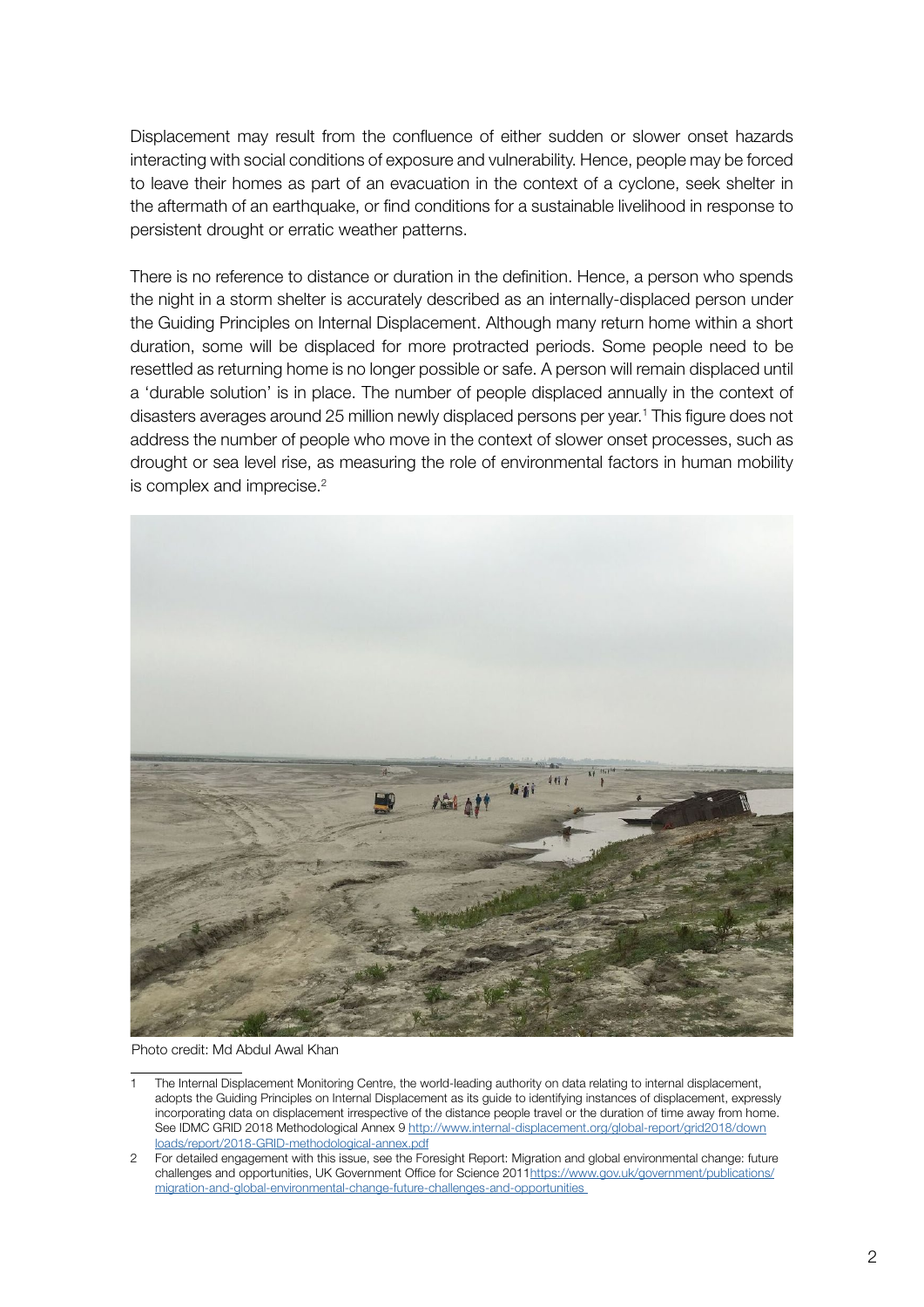## 3 WHY IS IT IMPORTANT FOR RESPONSIBLE ACTORS TO MORE CLOSELY CONSIDER THE PHENOMENON OF DISPLACEMENT IN THE CONTEXT OF DISASTERS AND CLIMATE CHANGE?

Displacement that takes place in the context of disasters and climate change is best understood as a kind of harm, as well as an exacerbating factor, that states and other responsible actors can take steps to minimize. Leaving home, even for a short period of time, can expose individuals to a range of risks they may otherwise have avoided. Risks are physical (such as heightened exposure to gender-based violence, reduced access to food, clean water, shelter, essential services), psychological (mental strain of being away from home, consequences of economic pressures, living in crowded temporary accommodation), economic (impacts of not being able to engage in livelihood activities tied to one's residence, being far from markets) and so forth. As a key aim of disaster risk reduction is to protect people and their assets while promoting and protecting all human rights, $3$  preventing displacement, protecting people during evacuation and throughout displacement, and facilitating durable solutions, should feature prominently in DRR and CCA strategies.

## 4 AN OVERARCHING HUMAN RIGHTS-BASED AND GENDER EQUAL APPROACH

The Guiding Principles, a soft-law instrument that reflects international human rights law principles, provides a coherent framework for states aiming to address displacement in the context of disasters and climate change in a manner consistent with their human rights obligations. The reason why human rights are the benchmark for managing displacement is because this body of international law addresses the relationship between individuals and the state. The state has a sovereign duty to protect people within its jurisdiction from foreseeable hazards, to the extent possible taking into account domestic resources and capacity, as well as the availability of international assistance.

A key element of international human rights law reflected in the Guiding Principles includes a focus on substantive rights such as the right to food, the right to shelter, the right to the highest attainable standard of health, the right to freedom of movement and so forth. These rights are established under treaties, such as the 1966 International Covenant on Economic, Social and Cultural Rights, the 2006 Convention on the Rights of Persons with Disabilities, amongst others. Non-discrimination, for reasons such as ethnicity, nationality, religious belief, political opinion, gender or sexual orientation, is a cornerstone of international human rights law that is also clearly reflected in the Guiding Principles. Additionally, principles of consultation, participation and access to information are also important aspects of human rights law that can contribute to the protection of persons from displacement, during evacuation and throughout displacement, and towards durable solutions.

Although the Guiding Principles reflect an awareness of the differential position of women

<sup>3</sup> Sendai Framework on Disaster Risk Reduction, Paragraph 19(c).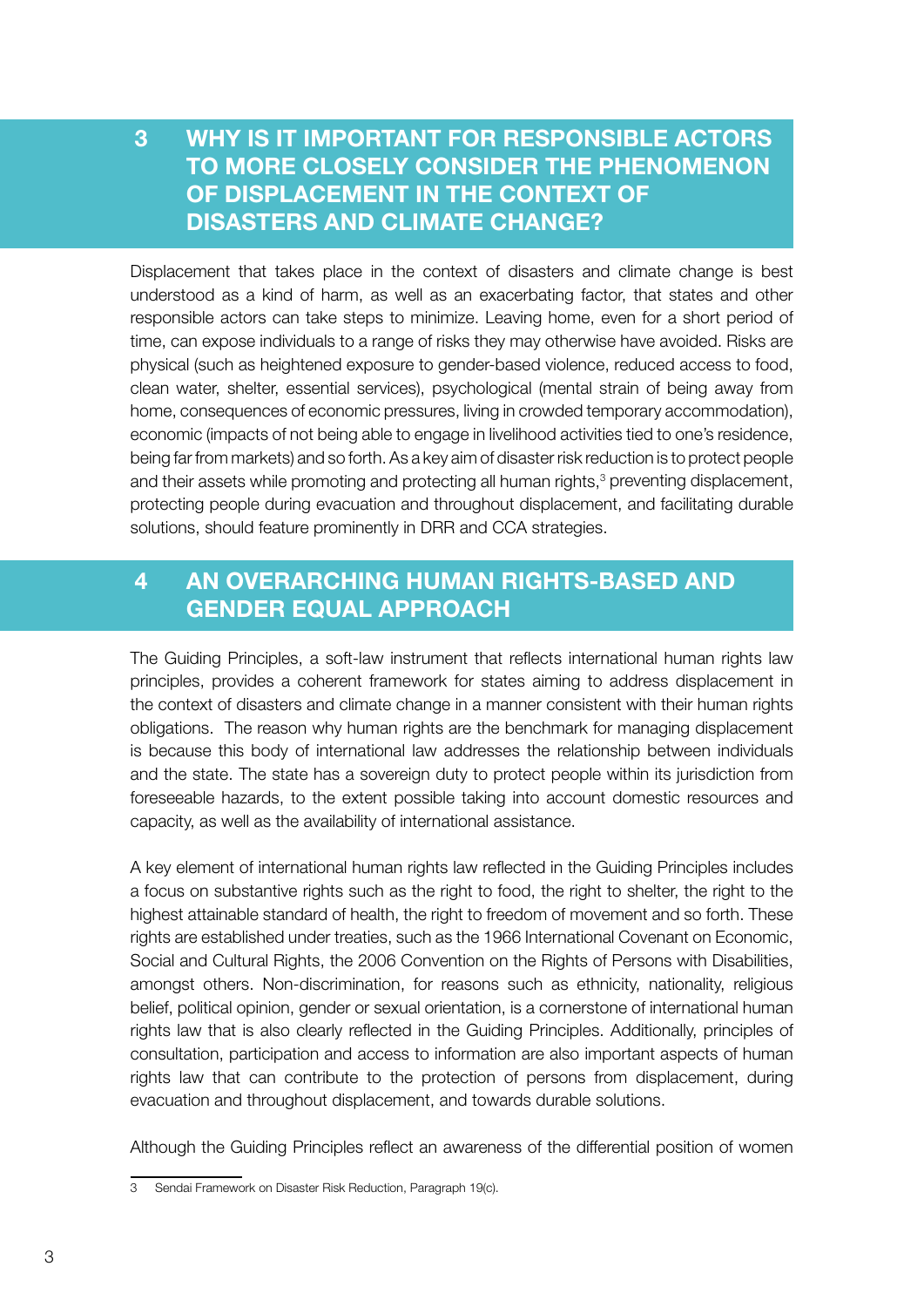and girls in situations of internal displacement, they do not provide sufficient depth to inform an effective gender equality approach. What is lacking in the Guiding Principles can be found in a range of guidelines and standards developed by international-level actors that address different phases of displacement. Together, these sources direct actors to recognise gender as a cross-cutting feature of displacement, which is context-specific, heterogeneous, contested and complex. Gender roles and norms within a particular social context may differ from norms and practices in other contexts within the same country or region. Further, the power relations that lie at the root of gender-based inequalities also intersect with other dynamics around ethnicity, religion, class, disability, age and so forth. A gender-equal approach to disaster displacement must take such complex and intersecting dynamics into account.

Specific standards relate to different phases of displacement. These standards and guidelines are summarised below.

## 5 PREVENTION OF DISPLACEMENT

#### 5.1 Guiding Principles on Internal Displacement

Section II of the Guiding Principles on Internal Displacement sets out principles relevant to the prevention of displacement.

Principle 6 (d) declares that

Every human being shall have the right to be protected against being arbitrarily displaced from his or her home or place of habitual residence…

(d) In cases of disasters, unless the safety and health of those affected requires their evacuation

This provision addresses situations where responsible actors make an assessment that people need to leave their homes in order to avoid harms associated with an anticipated or ongoing hazard event or process. Recognising the significant human rights impacts associated with enforced displacement, including through evacuation or relocation. Principle 6 calls for a measured approach. The risk of harm associated with enforced displacement must be weighed against the risks of not relocating, bearing in mind states positive obligations to protect the lives of persons within their jurisdiction.

Annotations to the Guiding Principles explain:

Forced displacement in situations of natural or human-made disaster is arbitrary if it is undertaken for reasons other than the safety and health of the affected persons. This is consistent with human rights provisions guaranteeing liberty of movement and freedom to choose one's residence, which allow limitations on rights only where necessary and where objective reasons exist. Reasons other than those mentioned in subparagraph (d) are hardly imaginable in situations of natural or human-made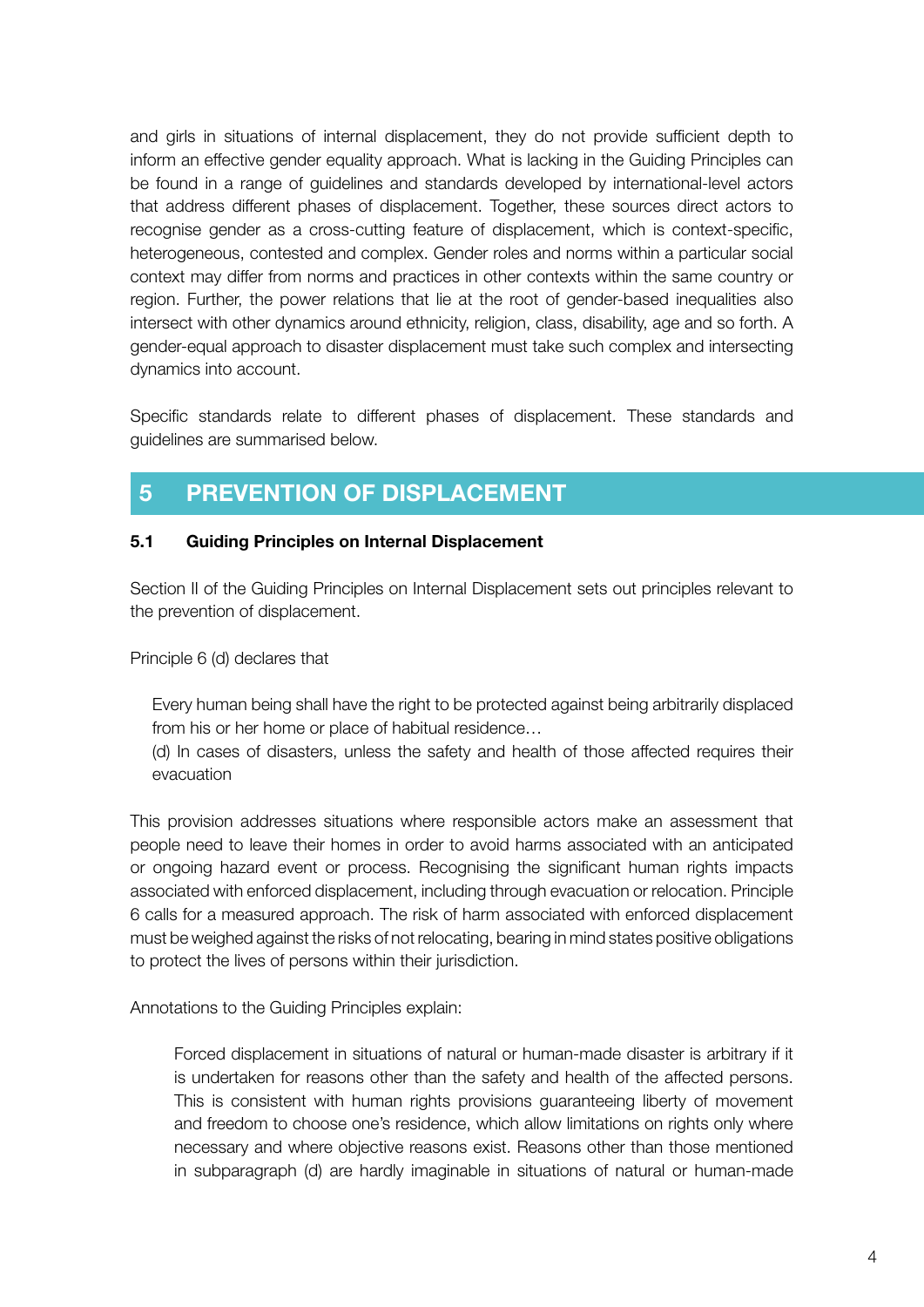disasters. Under certain circumstances the duty to protect as a state obligation inherent in the right to life may require authorities to order and implement evacuations in order to avert imminent and serious dangers (see European Court on Human Rights, Öneryildiz v Turkey, Application 48939/99 (2004), para. 89).4

The MEND Guide, considered in more detail below, provides a set of key questions responsible actors should ask when deciding whether to enforce displacement in the context of disasters:

- Does it have a legal basis?
- Does it serve a legitimate aim?
- Is it proportional?
- To the extent possible, is it carried out after the persons concerned have been informed and consulted?
- $\bullet$  Is it carried out in a manner consistent with other human rights?<sup>5</sup>

Additional relevant questions are also provided in the MEND Guide.

There is thus a clear principle relating to arbitrary displacement in the context of disasters and climate change.

However, states are required to take steps to prevent displacement in the first place, in line with positive obligations relating to the protection of life, property, physical security, shelter, food, health and so forth, all of which can be seriously adversely affected in situations of internal displacement. Principle 5, which emphasises the importance of states fulfilling their human rights obligations so as to avoid situations giving rise to displacement, can be read as including states' disaster risk reduction and climate change adaptation obligations. Unfortunately, unlike the clarity provided by the Annotations to Principle 6, there is little in Principle 5 of the Annotations to that Principle that clarify what states are expected to do to prevent displacement in the context of disasters and climate change. Although human rights monitoring bodies are beginning to develop guidelines around how states can fulfil their human rights obligations in the context of disasters, $6$  a clear starting point is to address commitments under the Sendai Framework on Disaster Risk Reduction.

#### 5.2 Sendai Framework on Disaster Risk Reduction

The Sendai Framework on Disaster Risk Reduction (SFDRR) reflects the ambition of the international community to tackle disaster risk at multiple levels and through a host of activities as set out in the document. The promotion and protection of human rights, together with commitments to inclusion and gender equality are expressly endorsed in the

<sup>4</sup> Walter Kälin, Guiding Principles on Internal Displacement: Annotations (American Society of International Law and the Brookings Institution, 2008) [https://www.brookings.edu/wp-content/uploads/2016/06/spring\\_guiding\\_principles.pdf](https://www.brookings.edu/wp-content/uploads/2016/06/spring_guiding_principles.pdf)

<sup>5</sup> MEND Guide, 31

<sup>6</sup> See for example CEDAW, General Recommendation No 37 on Gender-related dimensions of disaster risk reduction in the context of climate change (7 February 2018) [https://tbinternet.ohchr.org/Treaties/CEDAW/Shared%](https://tbinternet.ohchr.org/Treaties/CEDAW/Shared%20Docu
	ments/1_Global/CEDAW_C_GC_37_8642_E.pdf )20Docu ments/1\_Global[/CEDAW\\_C\\_GC\\_37\\_8642\\_E.pdf](http://CEDAW_C_GC_37_8642_E.pdf)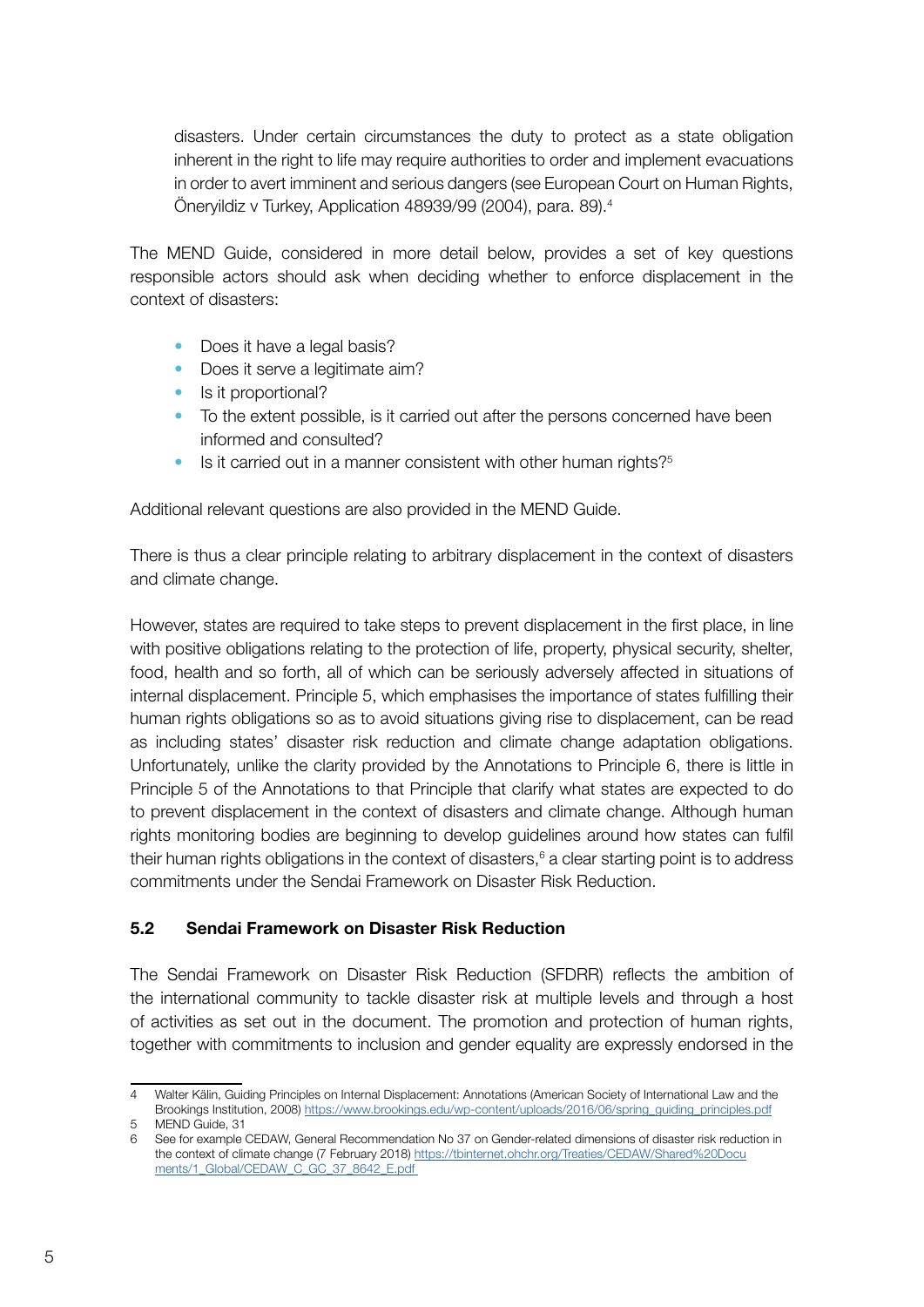SFDRR as part of the necessary steps required to address disaster risk.<sup>7</sup> Addressing the risk of displacement in the context of disasters is recognized as a feature of disaster risk reduction, and priorities are also set relating to evacuation, protection during displacement and some forms of durable solution.

#### 5.3 UNDRR Words into Action Guidelines

Some specific measures that can help prevent displacement are set out in UNDRR's recent Words into Action Guidelines (the UNDRR Guidelines), and include, for example, gathering specific data on displacement risk in existing disaster risk assessment methodologies. Examples include data on displacement associated with previous disasters, assessments of groups likely to face higher levels of displacement risk and displacement risks as perceived by vulnerable and marginalised communities. These considerations may inform and enhance existing disaster risk assessment methodologies, such as Vulnerability and Capability Assessments (VCAs).

In line with the whole of society approach endorsed by SFDRR, the Words into Action Guidelines identify a number of actors whose collaboration is important for reducing the risk of displacement in the context of disasters and climate change, including land planning and management authorities, immigration authorities, humanitarian and human rights actors, climate change adaptation specialists, environmental entities, workers' and employers' organisations and representatives of people displaced by disasters and those at risk of displacement.<sup>8</sup>

Standard Operating Procedures (SOPs) that are time-bound and specific are also encouraged as a way of reducing the risk of displacement.

Planned relocation is another strategy that authorities can use where there is a clear risk of disaster displacement. The UNDRR Guidelines emphasise that considerable caution is called for when planned relocation is being considered, due to the significant human rights implications associated with moving people from their homes. Reference is made to the Guidance on Protecting People from Disasters and Environmental Change through Planned Relocation, produced by Brookings, Georgetown and UNHCR in 2015 (considered below). Additionally, supporting adaptation and resilience-building strategies, including strategies with a mobility component, can help prevent displacement.<sup>9</sup>

As an alternative, where enhancing the quality of settlements is possible, states may consider the formal recognition of informal or marginal settlements to ensure their inclusion in local DRR strategies and plans. A related step entails making investments in both 'hard' and 'soft' infrastructure. 'Soft' infrastructure entails, for example 'mapping, usage zoning, erosion control, drainage, land-use assessments, investments in community shelter management and maintenance programmes, and policy and advocacy regarding land rights and tenure.'10

SFDRR, para 19

<sup>8</sup> UNDRR, 27

<sup>9</sup> ibid., 32, 35

<sup>10</sup> Davina Wadley, 'Shelter interventions prevent and mitigate displacement,' Forced Migration Review 41, December 2012,<https://www.fmreview.org/preventing/wadley>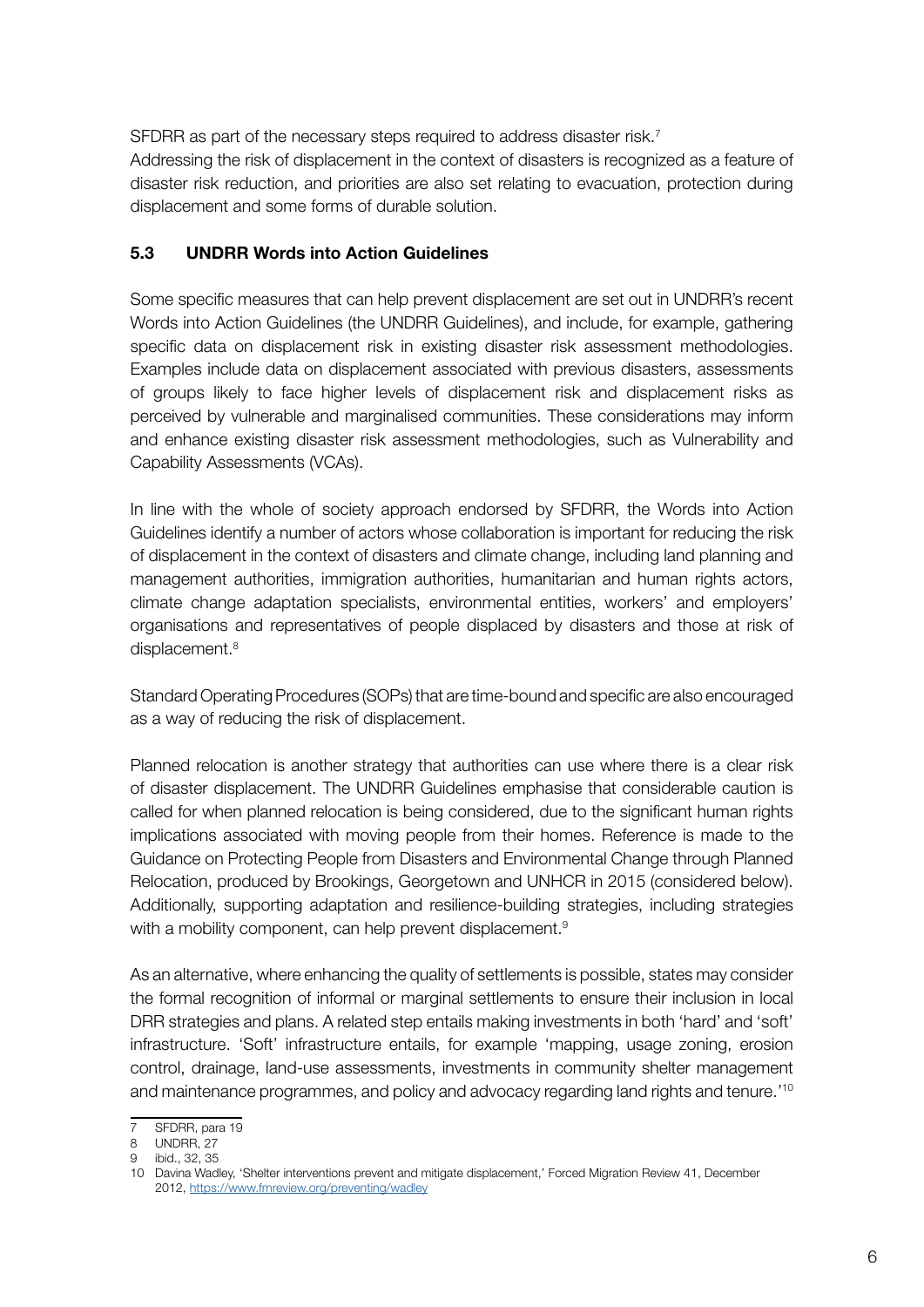Critically, a legal framework that addresses displacement in the context of disasters and climate change should be developed or strengthened. The domestic legal framework is the focus of the law and policy report series that this Background Brief supports.

#### 5.4 Guidance on Protecting People from Disasters and Environmental Change through Planned Relocation

The Guidance on Planned Relocation responds to the call issued at the 2010 Cancun Conference of the Parties for enhanced action and international cooperation on planned relocation as one of three types of human mobility that should be considered within climate change adaptation measures.11 The Guidance defines Planned Relocation as:

a planned process in which persons or groups of persons move or are assisted to move away from their homes or places of temporary residence, are settled in a new location, and provided with the conditions for rebuilding their lives. Planned Relocation is carried out under the authority of the State, takes place within national borders, and is undertaken to protect people from risks and impacts related to disasters and environmental change, including the effects of climate change. Such Planned Relocation may be carried out at the individual, household, and/or community levels.

Planned relocation does not sit comfortably within the framework provided by the Guiding Principles on Internal Displacement, which address prevention of displacement, protection during displacement and durable solutions.



An abandoned village, which was directly affected by the Mt Sinabung Eruption in Indonesia in 2017 Photo Credit: A. Umar & A Putra

<sup>11</sup> UNFCCC, Decisions adopted by the parties, FCCC/CP/2010/7/Add.1 [https://unfccc.int/resource/docs/2010/cop16/](https://unfccc.int/resource/docs/2010/cop16/eng/07a01.pdf) [eng/07a01.pdf](https://unfccc.int/resource/docs/2010/cop16/eng/07a01.pdf)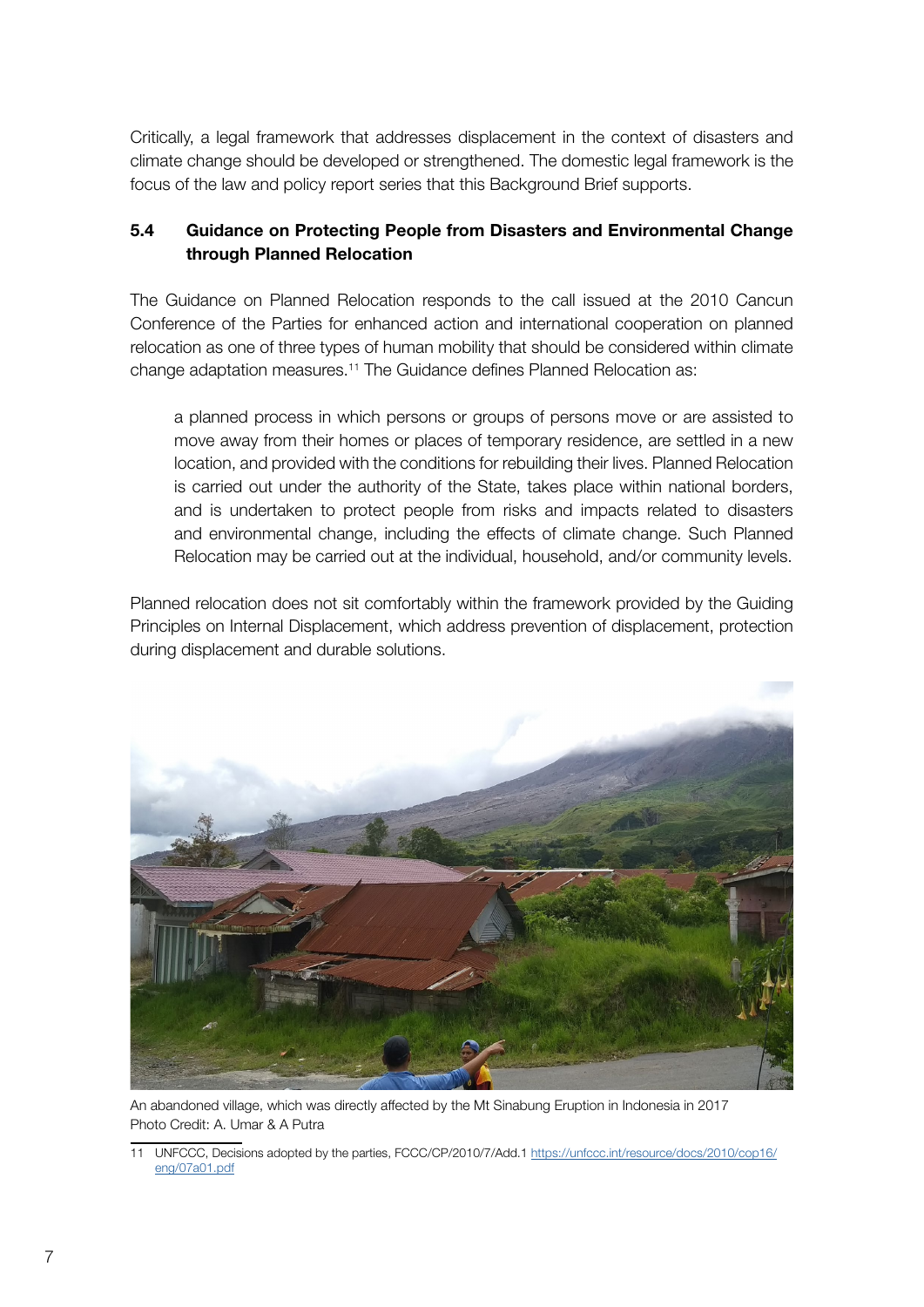Although, like internally displaced persons, people involved in planned relocation may also feel compelled to leave their homes in order to avoid exposure to disasters, the process of planned relocation also envisages a durable solution. Relocation may take place in anticipation of a disaster, or in response, as a means of providing a durable solution to internal displacement.

However, where the requisite conditions for a durable solution are not met in the place of relocation, then planned relocation may simply amount to a different form of internal displacement, and a form that is likely to be protracted, given the permanence implied by the definition's use of the term 'settled.' Hence, to avoid planned relocation turning into protracted displacement, the Guidance on Planned Relocation highlights important considerations:

The Guidance presents planned relocation as a six-step process:

- 1. Determination of whether relocation is necessary
- 2. Analytical studies and assessments, followed by an intensive participatory process of formulating a Planned Relocation plan
- 3. Preparations for the physical move, including, in some cases, acquisition of land and provision of infrastructure
- 4. The move
- 5. A transitional period during which the livelihoods and living standards of relocated persons are restored
- 6. Relocated persons are incorporated into all aspects of life in the new setting and no longer have needs or vulnerabilities stemming from the Planned Relocation

The process is recognised as being complex and of potentially lengthy duration. The Guidance highlights the importance of engaging different disciplines including anthropologists, economists, urban planners, natural scientists, and legal experts.

The Guidance sets out 14 overarching principles that should inform any approach to planned relocation. Amongst these are the recognition that any process must be informed by a human rights approach that recognizes the responsibility of the state to respect, protect and fulfil the human rights of persons within its jurisdiction. Procedural considerations feature prominently, with emphasis on participation across the whole of society, taking into account particular vulnerabilities and capabilities of different groups, including those often marginalized. Non-discrimination is also an overarching principle.

A further set of principles relating to the necessary legal and policy framework are then set out, followed by a set of principles relating to the requisite institutional framework.

The Guidance then goes into greater detail regarding the necessary considerations informing the assessment of the need to relocate, as well as planning and implementation.

For such an inherently complex process, the 22 page Guidance cannot provide sufficient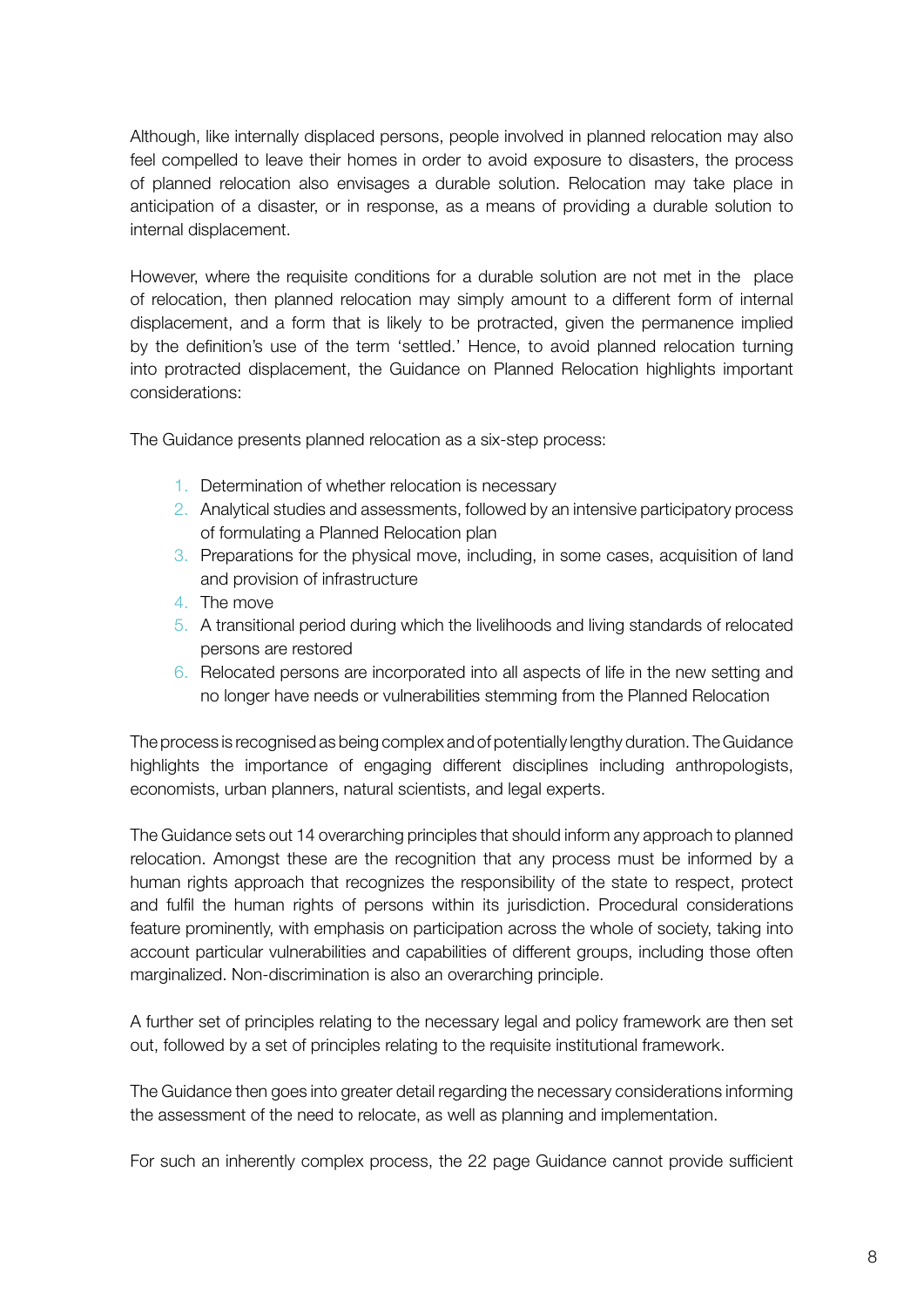detail to assist states in effective implementation.12 Hence, a subsequent 'toolbox' has been developed. The toolbox draws upon research insights that reflect the following five core elements of an effective planned relocation process:

- 1. Establishing and complying with an appropriate legal framework
- 2. Understanding and addressing the needs and impacts of Planned Relocations on affected populations
- 3. Providing information to, undertaking consultation with, and ensuring the participation of, affected populations
- 4. Understanding and addressing complexities related to land issues
- 5. Undertaking monitoring and evaluation, and ensuring accountability

A series of checklists are provided for each of these five core elements, addressing such points as:

- Do the laws, policies or regulations require the collection of data on, and monitoring and evaluation of, Planned Relocation, including different phases of the process, or provide a framework for creating and implementing such mechanisms
- Is there a clearly delineated physical area from which people are to be relocated? Are the reasons for this particular delineation in line with scientific evidence?
- Potential protection risks to Relocated Persons, advice on how to mitigate those risks and information on both ways of reporting protection threats and resources for responding to them when they do occur

With a substantial list of relevant considerations relating to each of the five core elements, the toolbox is highly relevant. Similarly detailed checklists are provided for considering relevant points relating to the decision to relocate, preparation and the process of relocation. To some extent, these checklists are informed by the joint publication by the World Bank and the Global Facility for Disaster Risk and Recovery (GFDRR), entitled Populations at Risk of Disaster: A Resettlement Guide,13 which provides still further detailed considerations across its nearly 150 pages.

Clearly, the Guidance and the toolbox present planned relocation as a highly complex process that is to be seen primarily as a last resort. Any initiative concerning planned relocation would have to draw heavily on the above-described guidance materials.

#### 5.5 Agenda for the Protection of Cross-Border Displaced Persons in the Context of Disasters and Climate Change

Further steps that states may take to prevent displacement are set out in the Agenda for the Protection of Cross-Border Displaced Persons in the Context of Disasters and Climate Change (the 'Protection Agenda'). Endorsed by 109 states in October 2015, the Protection Agenda is the outcome of a state-led, bottom-up consultative process

<sup>12</sup> See reference to the toolbox in Annex 1

<sup>13</sup> World Bank and GFDRR, Populations at Risk of Disaster: A Resettlement Guide, 2011, [http://www.gfdrr.org/sites/gfdrr/](http://www.gfdrr.org/sites/gfdrr/files/publication/resettlement_guide_150.pdf) [files/publication/resettlement\\_guide\\_150.pdf](http://www.gfdrr.org/sites/gfdrr/files/publication/resettlement_guide_150.pdf)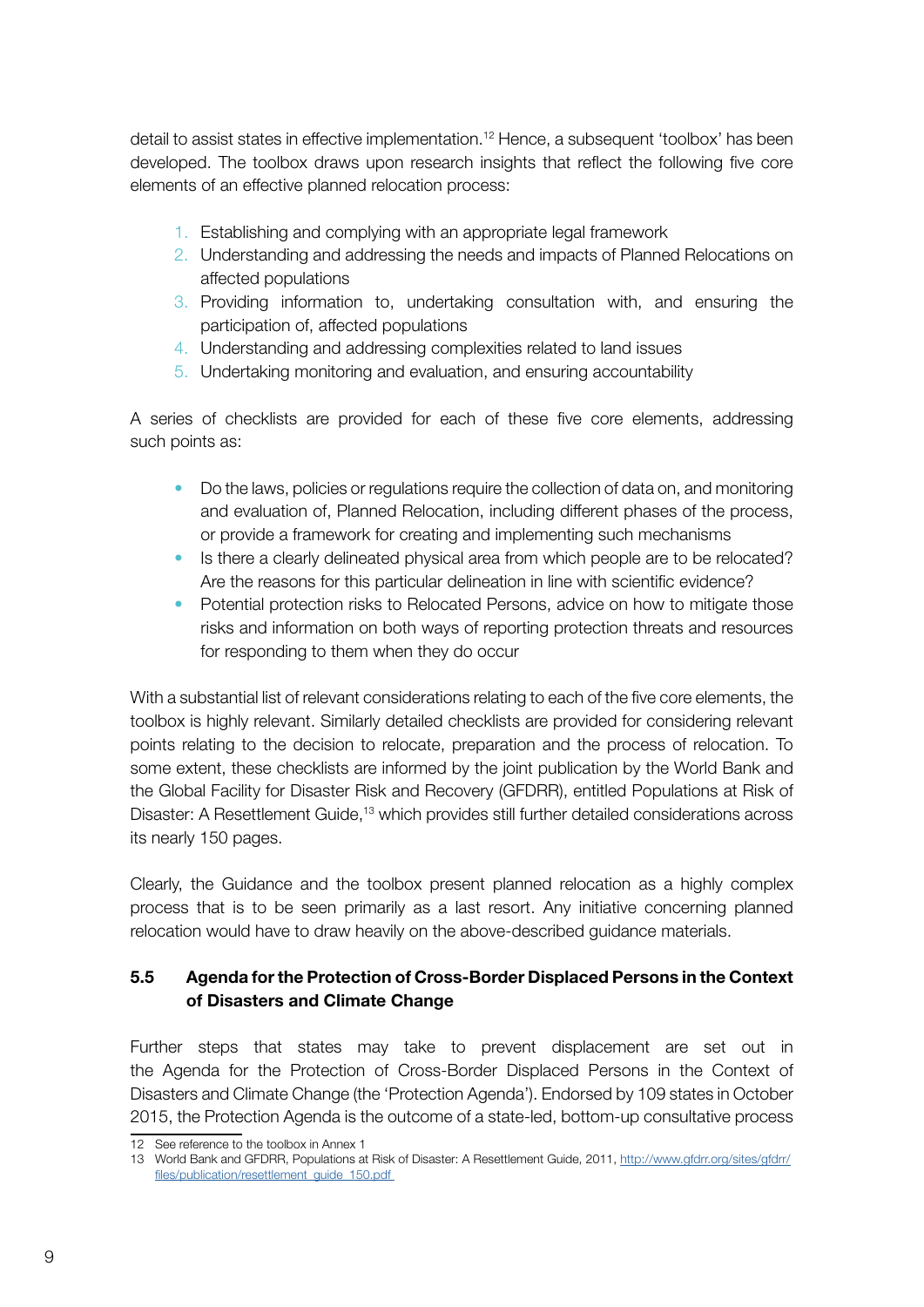carried out over approximately three years and across (sub) five regions.14 Initiated in the first place to address the particular challenges relating to cross-border disaster displacement, the Protection Agenda recognises that much of the work that needs to be done to address the phenomenon begins with domestic disaster risk reduction and climate change adaptation initiatives. Within this context, the following steps are identified as potentially helping states to prevent displacement:

- Elaborating new or reviewing separate or joint climate change adaptation and disaster risk management strategies, plans or laws at all levels, in close cooperation with local governments and affected communities, to specifically incorporate disaster displacement risks and protection needs
- Taking measures to identify people at risk of displacement in the immediate and long term, and develop appropriate responses, in particular by:
	- » Encouraging local communities to develop and institutionalize communitybased and traditional disaster risk mapping tools and methodologies to establish preparedness and response plans with the support of local and national authorities, civil society and the private sector, in particular to identify potential areas suitable for evacuation and, if necessary, planned relocation
	- » Establishing preparedness and early warning systems that clearly describe the hazards, identify populations most at risk of displacement, determine evacuation corridors and sites, and ensure that information reaches affected communities and can be easily understood by them
	- » Prioritizing infrastructure improvements, such as sea-walls, dams, dykes, and earthquake resistant buildings, in areas where people are most at risk of displacement
	- » Investing in measures, such as improving housing, livelihood diversification, education, food security, and health care, that increase the resilience and adaptive capacity of persons and groups of persons at risk of displacement, those that have to move or are already displaced, as well as host communities.
	- » Enhancing the disaster risk reduction and climate change adaptation capacity of local authorities and communities
	- » Ensuring that, where needed, countries have adequate access to climate change adaptation and other relevant funding for human mobility related programs and activities
	- » Developing bilateral and regional contingency plans that identify transboundary risk scenarios and formulate comprehensive disaster risk management measures to reduce vulnerability and strengthen capacity to respond to crossborder disaster-displacement<sup>15</sup>

The key policy message emerging from the guidelines surveyed above is that displacement, as a distinct form of harm as well as an amplifier of other forms of harm that arise in the context of disasters and climate change, should be more fully integrated into planning and preparedness initiatives at all levels.

<sup>14</sup> For information on the Nansen Initiative, see its successor the Platform on Disaster Displacement at [www.disasterdis](http://www.disasterdisplacement.org) [placement.org.](http://www.disasterdisplacement.org)

<sup>15</sup> Protection Agenda, 34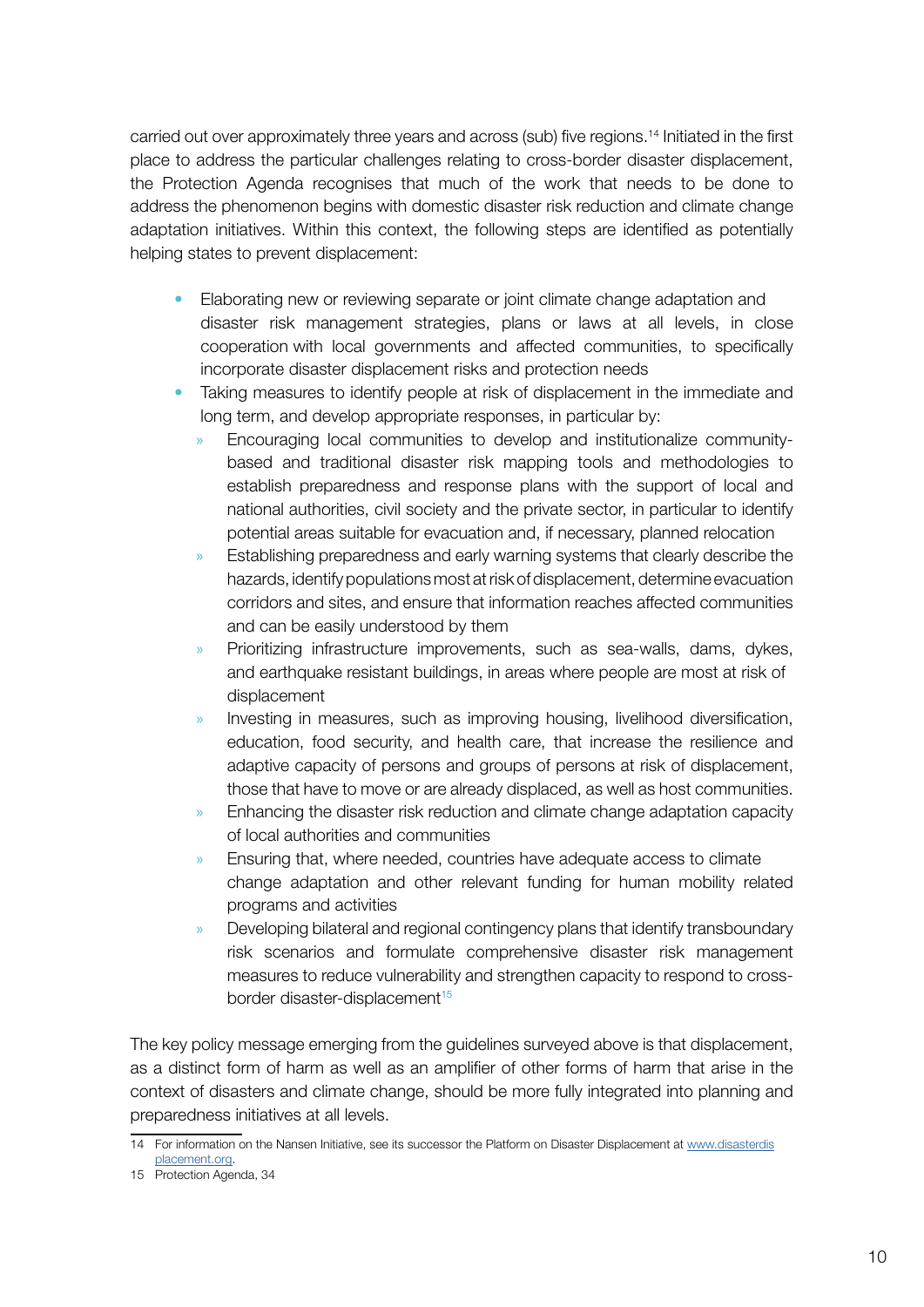## 6 PROTECTION DURING EVACUATION AND THROUGHOUT THE PERIOD OF DISPLACEMENT

When displacement cannot be prevented, it must be managed in accordance with established international human rights standards.

#### 6.1 The Guiding Principles on Internal Displacement

The Guiding Principles on Internal Displacement provide the starting point for identifying key rights-based standards relevant to protecting persons who have been displaced in the context of disasters and climate change. The Principles open at Principle 1 and 4 by reaffirming the fundamental obligations of equality and non-discrimination. Principle 1 confirms that IDPs shall not be discriminated against in relation to non-displaced persons, whereas Principle 4 addresses discrimination between IDPs, on the basis, for example, of race, religion, gender and so forth. Principle 4 also reflects the positive obligation on states to address the needs of particular categories of individual who may require tailored assistance:

Certain internally displaced persons, such as children, especially unaccompanied minors, expectant mothers, mothers with young children, female heads of household, persons with disabilities and elderly persons, shall be entitled to protection and assistance required by their condition and to treatment which takes into account their special needs.

Protection in the context of internal displacement is thus not monolithic, but requires responsible actors to pay attention to issues of gender, age, disability and other distinguishing personal characteristics.

Specific provisions relating to protection during displacement are set out in Section III. Although not all provisions relate prima facie to displacement in the context of disasters and climate change in particular, it warrants recalling that disasters, climate change and conflict often overlap, making all of the following principles potentially relevant in displacement situations:

- Protection from a range of forms of violence, including gender-specific violence (Principles 10-11)
- Protection from arbitrary deprivation of liberty (Principle 12)
- Protection of children from recruitment into armed forces, and provisions relating to non-discrimination in the context of recruitment into armed forces generally (Principle 13)
- Freedom of movement, the right to leave ones country and to seek asylum, and protection from involuntary return or resettlement where life, safety, liberty and/or health would be at risk (Principle 14-15)
- Family unity, missing relatives and mortal remains (Principle 16-17)
- The right to an adequate standard of living and to medical assistance (Principle 18-19)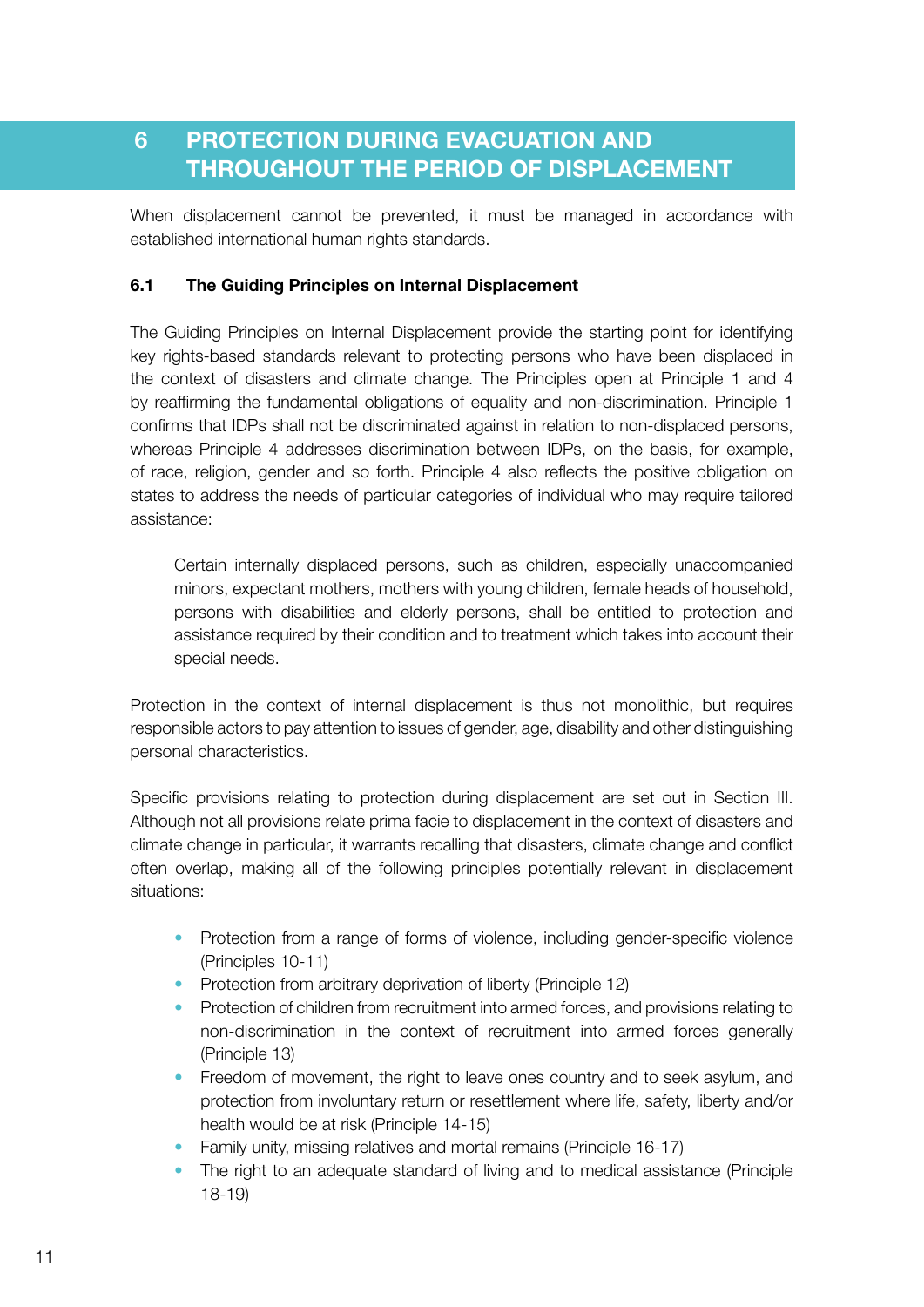- Identity and property (Principle 20-21)
- Non-discrimination (Principle 22)
- Right to education (Principle 23)

These protections are elaborated upon, in greatest detail, in the IASC Operational Guidelines on the Protection of Persons in Situations of Natural Disasters.

#### 6.2 IASC Operational Guidelines on the Protection of Persons in Situations of Natural Disasters

The IASC Operational Guidelines on the Protection of Persons in Situation of Natural Disasters provides a framework for approaching humanitarian response from a human rights-based approach. The Guidelines are directed towards international agencies and non-government organizations in the first instance, although it is recognised that states may also find the Guidelines useful.16

The Guidelines open with a list of human rights challenges that arise in the context of disasters, including:

- Lack of safety and security (e.g. rampant crime, secondary impacts of natural disasters, etc.)
- Gender-based violence
- Unequal access to assistance, basic goods and services and discrimination in aid provision
- Abuse, neglect and exploitation of children
- Family separation, particularly for children, older persons, persons with disabilities and other individuals who may rely on family support for their survival
- Loss/destruction of personal documentation and difficulties to replace it, in particular due to inadequate birth registration mechanisms
- Inadequate law enforcement mechanisms and restricted access to a fair and effective justice system
- Lack of effective feedback and complaint mechanisms
- Unequal access to employment and livelihood opportunities
- Forced relocation
- Unsafe or involuntary return or resettlement of persons displaced by the disaster
- Lack of property restitution and access to land<sup>17</sup>

Clearly, the Guidelines are heavily attuned to the distinctive challenges faced by particular groups, and also reflect a number of considerations that also feature prominently in the Guiding Principles on Internal Displacement.

The importance of participation is emphasised, whereby 'affected persons should be

<sup>16</sup> IASC Operational Guidelines, 8

<sup>17</sup> ibid., 1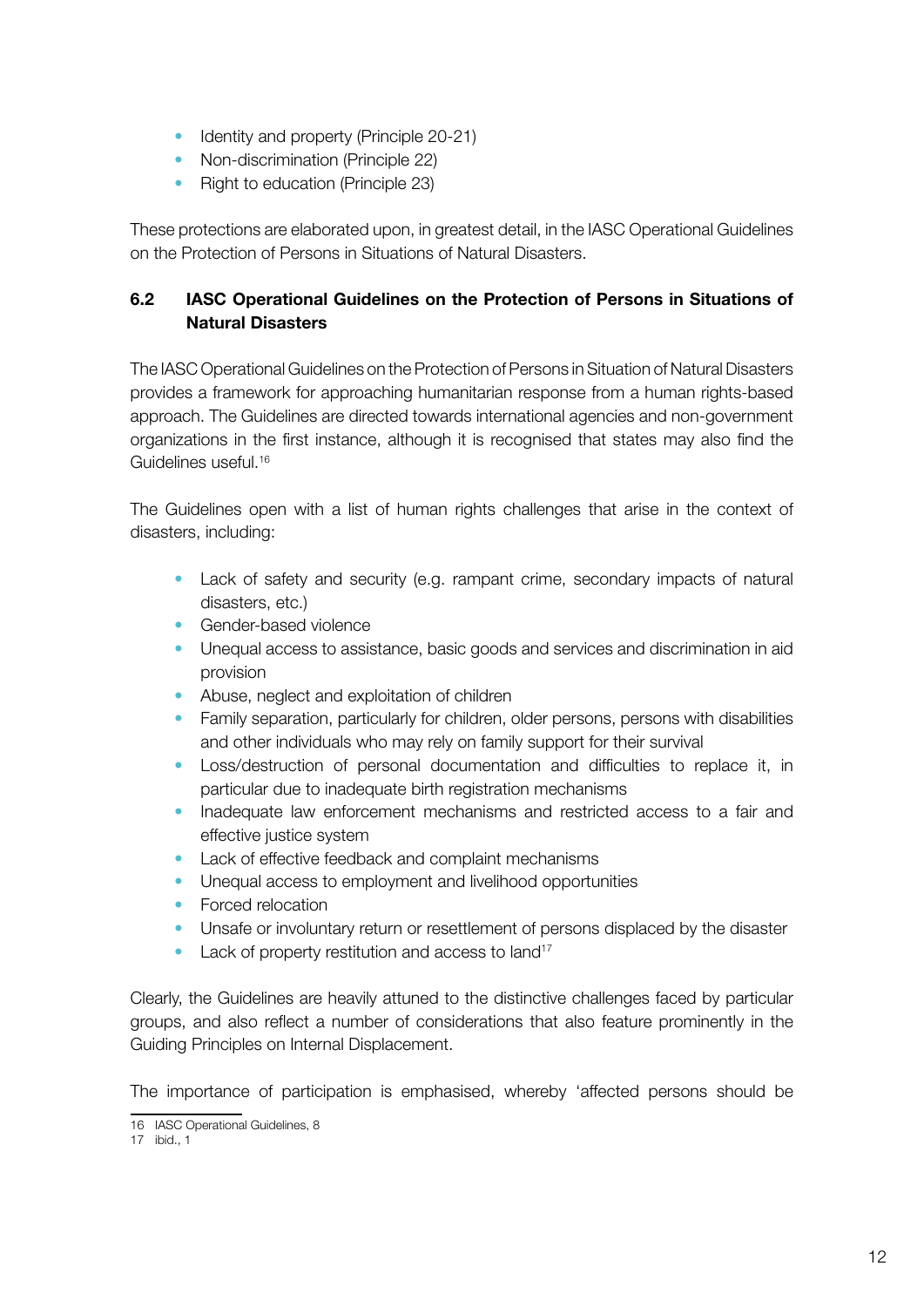informed and consulted on measures taken on their behalf and given the opportunity to take charge of their own affairs to the maximum extent and as early as possible,' with a particular emphasis on the inclusion of groups and individuals traditionally marginalized.<sup>18</sup>

The Guiding Principles on Internal Displacement are expressly invoked as applying to persons who have been ordered or forced to leave their homes or who have been evacuated.<sup>19</sup>

The expressly human rights-based approach groups rights in a hierarchy, which helps humanitarian relief actors decide how to target their interventions:<sup>20</sup>

- Group A rights include protection of life, security and physical integrity of the person, and family ties
- Group B rights include protection of rights related to the provision of food, health, shelter and education
- Group C rights include protection of rights related to housing, land and property, livelihoods and secondary and higher education
- Group D rights include protection of rights related to documentation, movement, re-establishment of family ties, expression and opinion, and elections

Substantial attention is paid to displaced persons within the Operational Guidelines, both in the context of evacuation as well as longer-term displacement. Good practices include:

- Making arrangements for protective shelters and urging people to go to them
- Providing information about evacuation routes in a language people can understand and in a manner that is accessible to them
- Providing assistance for persons with special needs enabling them to leave
- Ensuring that information about evacuation measures and assembly sites are publically announced in all areas at risk
- Identifying persons with special needs and mobility challenges, including persons with disabilities, older persons, persons in hospitals and homes, or prisoners, and providing transportation for them
- Providing transportation for affected populations in general
- Providing protection for homes and possessions left behind
- Establishment of up-to-date photographic records of property and belongings
- Informing and consulting populations at risk on where they are being evacuated to and for how long
- Consulting populations at risk on the reasons why people do not want to be evacuated
- Registering evacuated persons and their belongings and monitoring their evacuation, and in particular evacuated children and their parents

<sup>18</sup> ibid., 11

<sup>19</sup> ibid., 12

<sup>20</sup> Traditionally, it is recognised that human rights are indivisible, interconnected and interdependent (Vienna Declaration 1993), yet having a pragmatic hierarchy of interventions in an emergency setting appears to be a reasonable exception to this general principle, notwithstanding the recognition that the 'exceptionality' of disasters can be leveraged by certain actors seeking to avoid accountability.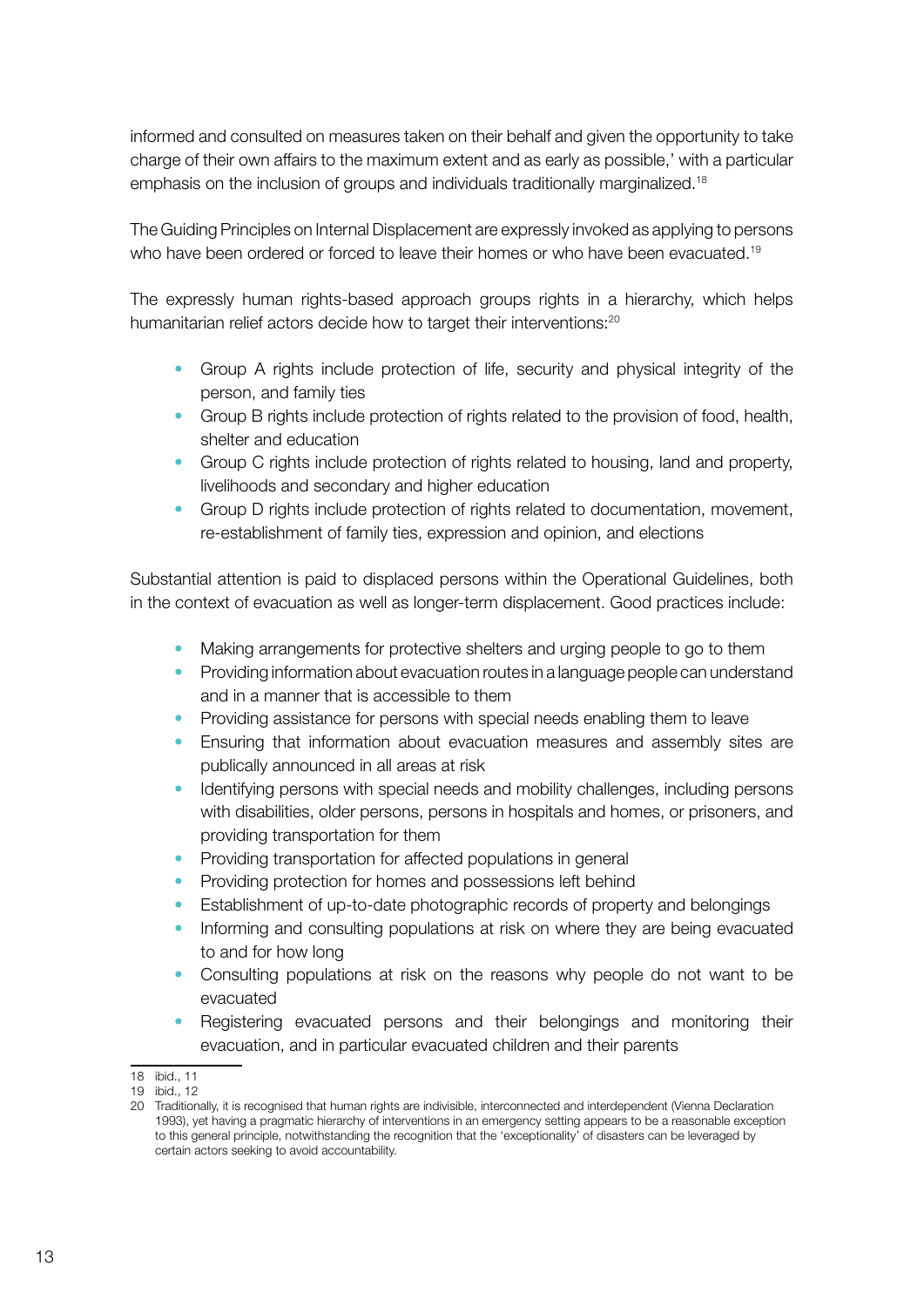- Conducting assessments of the safety of evacuation centres or temporary shelters to ensure the minimum physical safety requirements are fulfilled and, to the extent possible, taking measures to mitigate identified risks
- Establishment of suitable forms of self-governance and structures of participation among the displaced persons hosted in the evacuation centre, including persons with specific needs
- Set up mechanisms to inform in a timely manner all persons hosted in the evacuation centre about the situation and future prospects
- Conducting awareness raising and training activities on protection of displaced persons hosted in the evacuation centre, and using these opportunities to collect information on potential protection issues.

A host of other standards are set out in the Operational Guidelines, making this document an exceptionally relevant resource for protecting persons displaced in the context of disasters.

Particular consideration is given to the need to protect people against violence, including gender-based violence. Important steps that can be taken in the context of evacuation include:

- Avoiding large or overcrowded collective shelters
- Including representatives of affected populations, including women, children, older persons and persons with disabilities in the design of camps and collective centres, including in relation to lighting and safe access to food distribution, water points, sanitation facilities, fuel sources, health, education and other community facilities.
- Separating men who are not family members from women and children
- Establishing child and women-friendly procedures to enable victims and their families to report incidents of domestic violence and to address such incidents
- Establishing a system of shelter ombudspersons or other complaints and monitoring systems
- Locating washing and communal sanitary facilities, water points, food distribution points, fuel sources, health and education facilities close to living and sleeping quarters, or providing secure access, including through the provision of guards.

Similar guidelines are found in the IASC Guidelines for Integrating Gender-Based Violence Interventions in Humanitarian Action.

#### 6.3 IASC Guidelines for Integrating Gender-Based Violence Interventions in Humanitarian Action

The IASC Guidelines for Integrating Gender-Based Violence Interventions in Humanitarian Action replace an earlier version developed in 2005. This authoritative reference reflects the combined expertise of countless humanitarian actors, as indicated in this description of how the Guidelines were developed: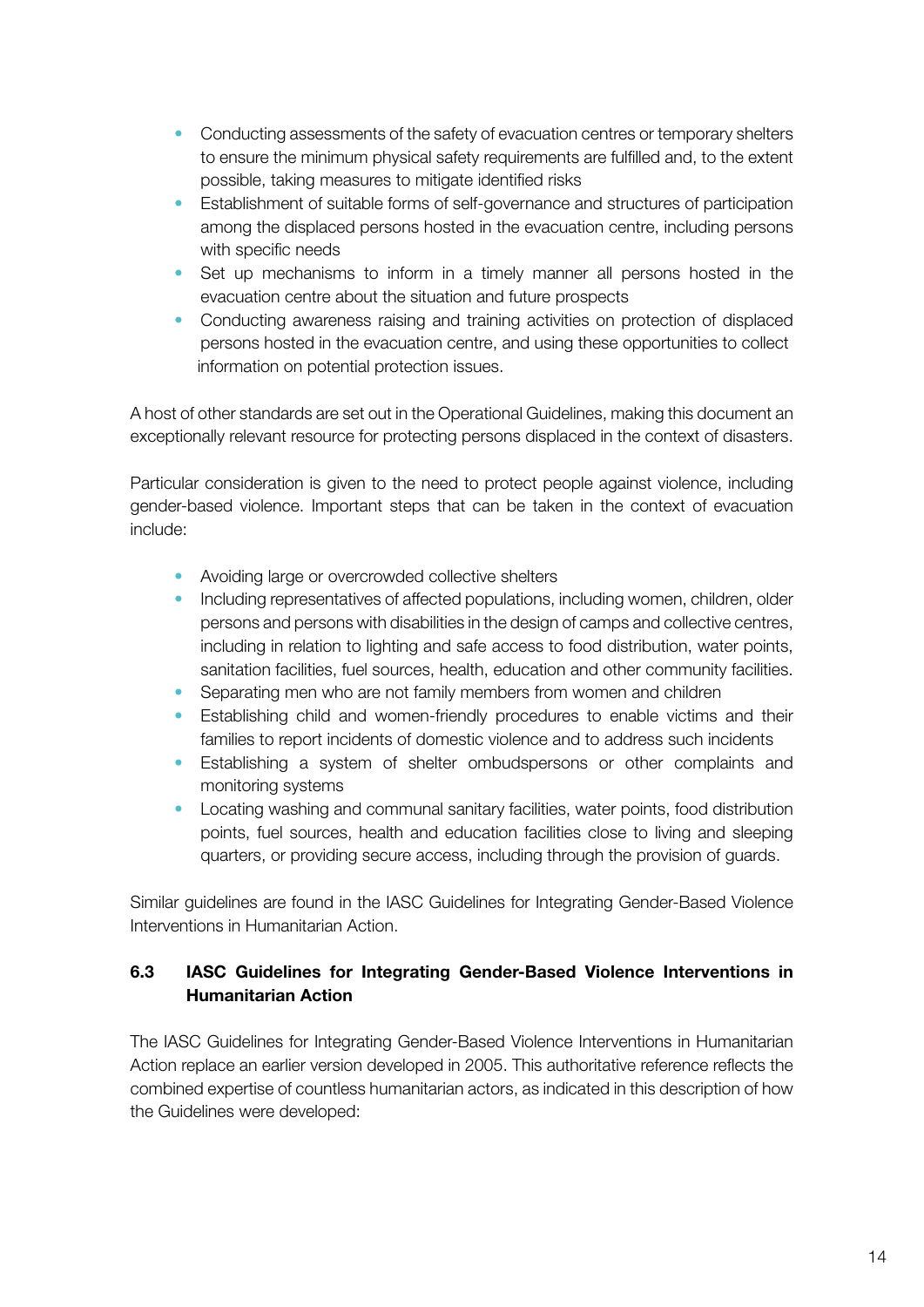The content and design of the revised Guidelines was informed by a highly consultative process that involved the global distribution of multi-lingual surveys in advance of the revision process to help define the focus and identify specific needs and challenges in the field. In addition, detailed inputs and feedback were received from over 200 national and international actors both at headquarters and in-country, representing most regions of the world, over the course of two years and four global reviews. Draft content of the Guidelines was also reviewed and tested at the field level, involving an estimated additional 1,000 individuals across United Nations, INGO and government agencies in nine locations in eight countries.21

Key camp coordination and camp management (CCCM) steps that responsible actors can take to address the risk of gender-based violence in situations of displacement include:

- Ensuring sufficient lighting and security patrols are in place from the onset of establishing displacement camps<sup>22</sup>
- Promote the active participation of women, girls and other at-risk groups within the affected population in all CCCM assessment processes
- Analyse the physical safety in and around sites as it relates to risks of GBV
- Identify and pre-position age-, gender-, and culturally appropriate supplies for CCCM that can mitigate risk of GBV
- Develop CCCM proposals that reflect awareness of GBV risks for the affected population and strategies for reducing these risks
- Involve women as staff and administrators in CCCM operations
- Involve women, adolescent girls and other at-risk groups as participants and leaders in community-based site governance mechanisms and decision-making structures throughout the entire life cycle of the camp
- Prioritize GBV risk-reduction activities in camp planning and set-up
- Consult with GBV specialists to identify safe, confidential and appropriate systems of care (i.e. referral pathways) for survivors, and ensure CCCM staff have the basic skills to provide them with information where they can obtain support
- Ensure that CCCM programmes sharing information about reports of GBV within the CCCM sector or with partners in the larger humanitarian community abide by safety and ethical standards
- Ensure GBV risk reduction is a regular item on the agenda in all CCCM-related coordination mechanisms
- Undertake coordination with other sectors to address GBV risks and ensure protection for women, girls and other at-risk groups
- Identify, collect and analyse a core set of indicators—disaggregated by sex, age, disability and other relevant vulnerability factors—to monitor GBV risk-reduction activities throughout the programme cycle

<sup>21</sup> IASC Guidelines for Integrating Gender-Based Violence Interventions in Humanitarian Action, 2015, ii 22 ibid., 1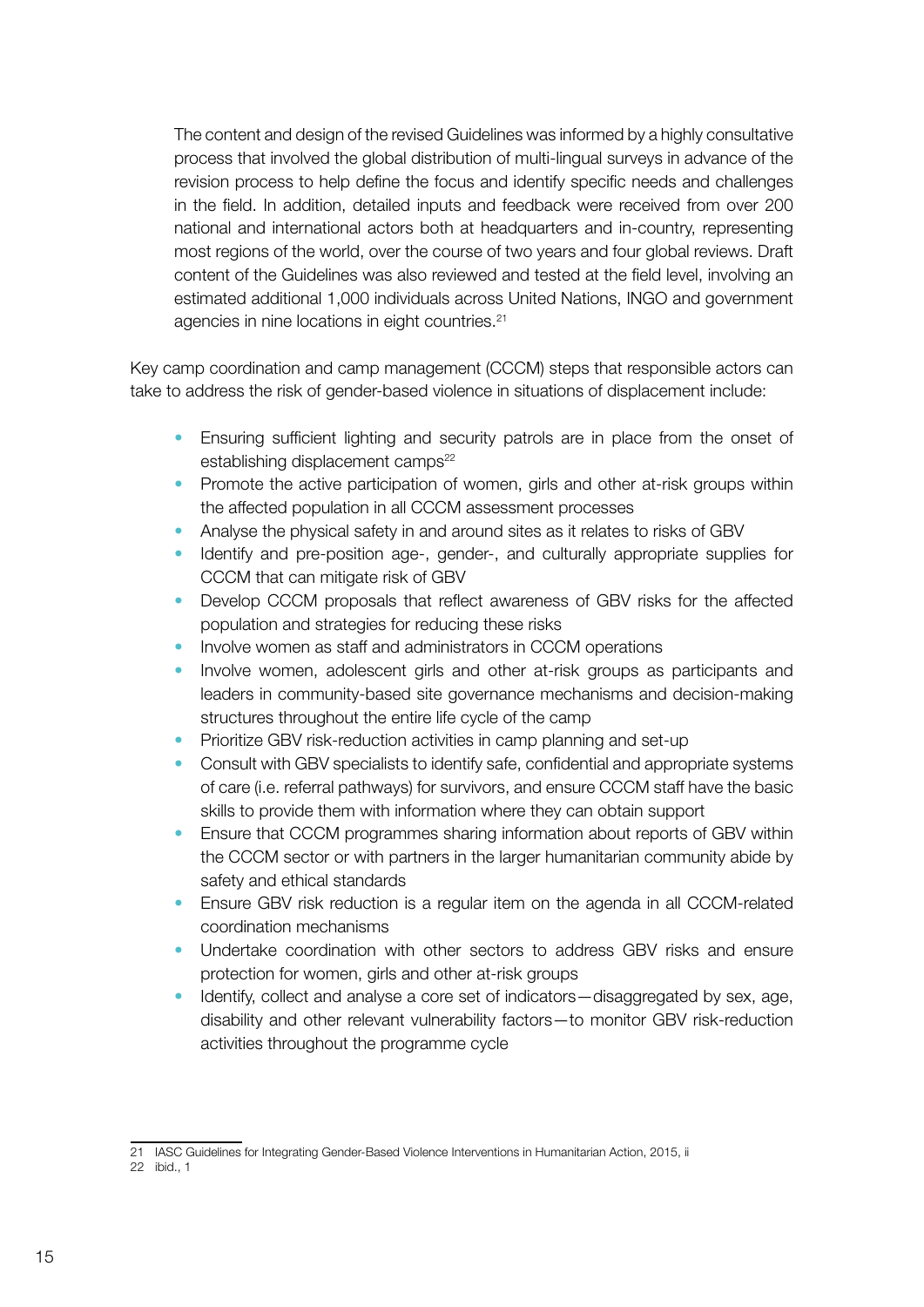#### 6.4 The MEND Guide

Draft guidelines on evacuations in the context of disasters have been developed by the Global Camp Coordination and Camp Management (CCCM) Cluster, which works with national authorities to support their responsibility to administer camps, informal settlements, collective centres or other communal settings through capacity building, expert technical support, and strategic planning to prevent and cope with massive displacement of populations and move towards durable solutions.23

The Comprehensive Guide for Planning Mass Evacuations in Natural Disasters (the 'MEND Guide'), defines evacuation as:

the rapid movement of people away from the immediate threat or impact of a disaster to a safer place of shelter. It is commonly characterized by a short time frame, from hours to weeks, within which emergency procedures need to be enacted in order to save lives and minimize exposure to harm<sup>24</sup>

Shelter may be in an evacuation shelter, with friends or family, or at spontaneous sites such as open air or using ad hoc shelter materials. Some people remain displaced for months and even years, whilst others return quickly to their homes or what remains of their homes, at times even against official warnings or injunctions.

The Guide highlights the harm associated with evacuation, noting that evacuees can suffer up to twice the rate of illness of others affected by an emergency but who are not dislocated from their homes and communities.<sup>25</sup>

Planning is central to rights-based evacuation, and planning begins with understanding the range of needs and capabilities of persons potentially to be evacuated<sup>26</sup> and identification of key services such as schools, hospitals, care homes, prisons, public and private transport providers, hotels and civil society organizations.27

The assessment of risks and differential needs is recognised as being an ongoing and dynamic process.28

Clarification of roles, resource implications, and timeframes is an essential part of planning for evacuations.<sup>29</sup>

The particular needs of women and girls, children (including those separated from their families) and persons with disabilities, members of LGBTI communities and other potentially socially excluded or disadvantaged communities need to be addressed.<sup>30</sup>

<sup>23</sup> [http://www.globalcccmcluster.org/about-](http://www.globalcccmcluster.org/about)us

<sup>24</sup> MEND Guide, 16-17

<sup>25</sup> ibid., 12 Citing Whiteford, L. M, & Tobin, G. A. (2004) 'Saving Lives, Destroying Livelihoods: Emergency Evacuation and Resettlement Policies,' in Unhealthy Health Policies: A Critical Anthropological Examination Eds. Castro, A. & M. Springer. Walnut Creek, California: AltaMira Press

<sup>26</sup> ibid., 14

<sup>27</sup> ibid., 14

<sup>28</sup> ibid., 15

<sup>29</sup> ibid., 34-38

<sup>30</sup> ibid., 39-40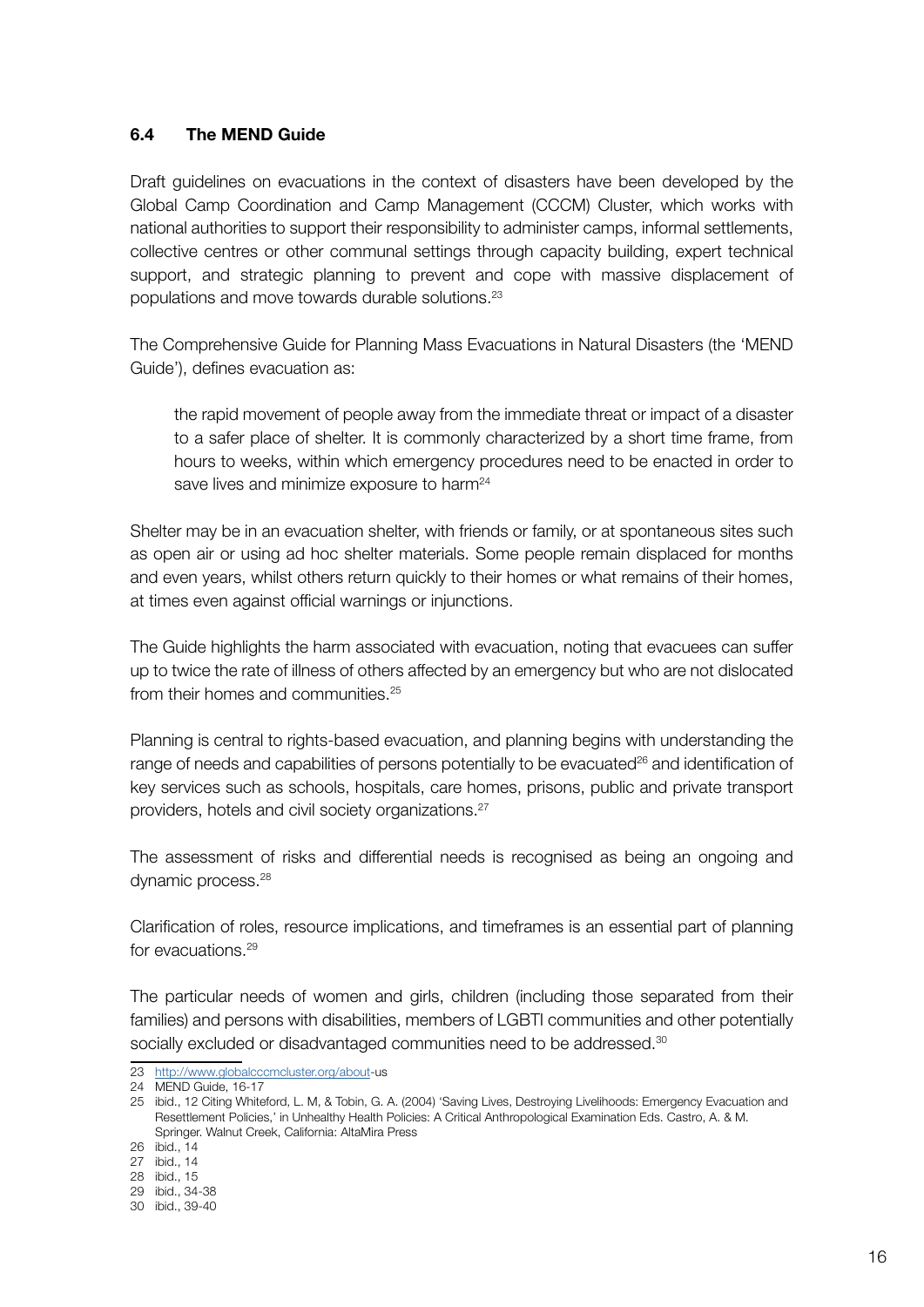To assist responsible actors, the MEND Guide includes a template Evacuation Plan. A clean template is provided first, including space for, inter alia:

- relevant law and policy
- evacuation coordination and management structure
- hazard monitoring
- information exchange
- pre-identification of suitable shelter
- authority and criteria to activate the plan
- communication of early warning data into public warnings
- security in evacuation zones
- return and alternative solutions
- division of responsibilities at pre-evacuation, during evacuation and durable solutions phases

The Guide then works through the template with a richly detailed example, pointing out the main issues for inclusion and consideration while planning.

#### 6.5 Sphere Standards

Many of the documents discussed in this briefing paper provide guidelines and good practices. They provide frameworks within which responsible actors can craft their own responses according to the specific situation on the ground. The Sphere Project: Humanitarian Charter and Minimum Standards in Humanitarian Response does something different. The Standards are focused on the period of humanitarian response, covering activities which meet 'the urgent survival needs of disaster-affected populations. This phase can range from a few days or weeks to many months and even years, particularly in contexts involving protracted insecurity and displacement.'31

The Sphere Standards set out precise technical standards for a wide range of humanitarian interventions, including WASH, food security and nutrition, shelter, settlement and non-food items, and health action. These technical standards are grounded in three more conceptual frameworks, including

- The Humanitarian Charter
- The Protection Principles
- The Core Standards

In addition, cross-cutting themes relating to gender, older people, persons with disabilities, children and others inform all engagement.

The Humanitarian Charter expresses the 'shared conviction' of humanitarian agencies 'that all people affected by disaster or conflict have a right to receive protection and assistance to ensure the basic conditions for life with dignity. The Charter grounds itself within international

<sup>31</sup> SPHERE Standards, 9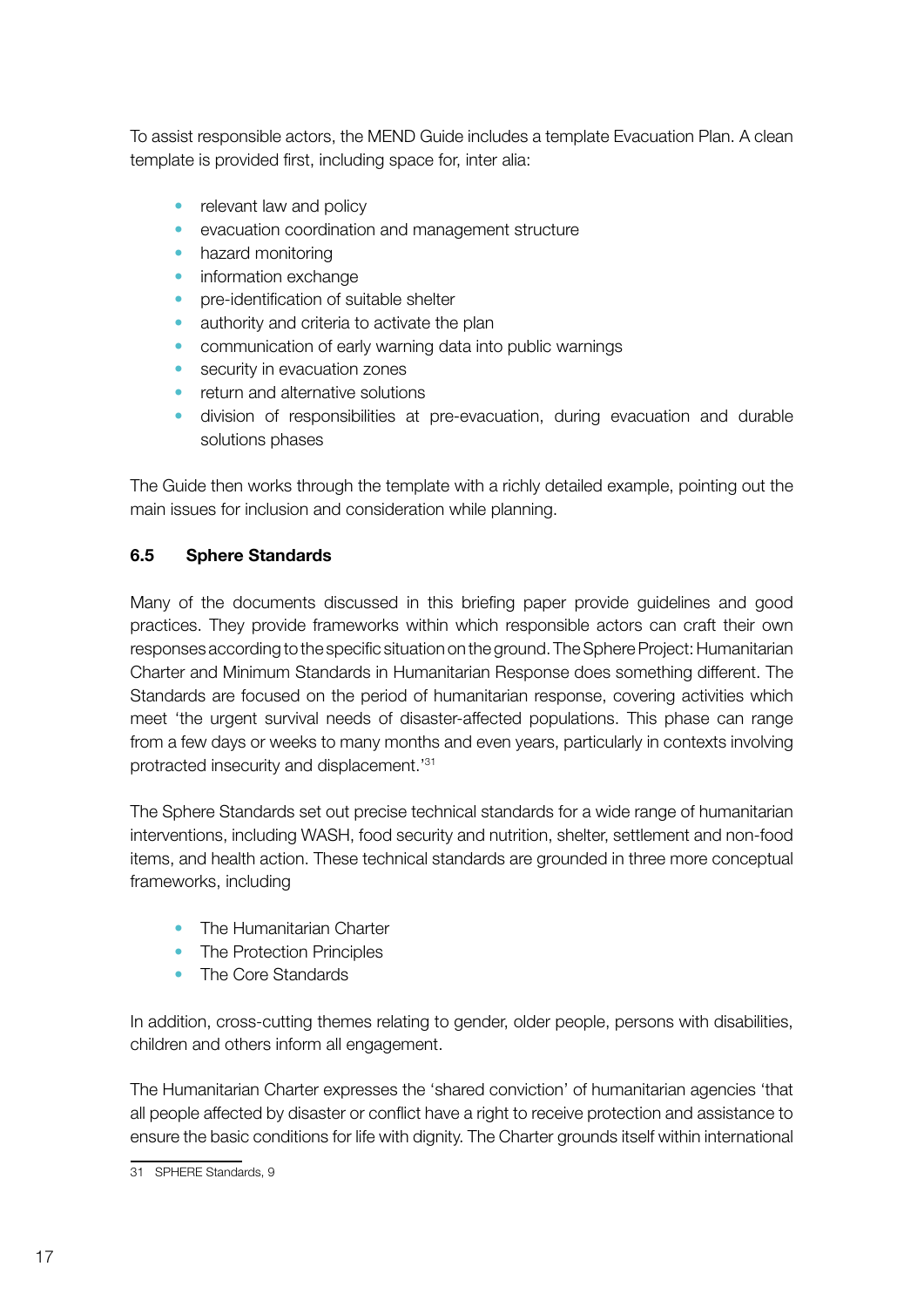humanitarian law, human rights law and refugee law, and, for the purposes of the Charter, consolidates these vast, intersecting bodies of law into three core rights:

- the right to life with dignity
- the right to receive humanitarian assistance
- $\bullet$  the right to protection and security. $32$

The 'Protection Principles' are concerned with the way these rights should inform humanitarian practice. They include:

- 1. Avoid exposing people to further harm as a result of your actions
- 2. Ensure people's access to impartial assistance in proportion to need and without discrimination
- 3. Protect people from physical and psychological harm arising from violence and coercion
- 4. Assist people to claim their rights, access available remedies and recover from the effects of abuse<sup>33</sup>

These four principles are developed in detail.

The six Core Standards 'provide a single reference point for approaches that underpin all the standards in the Handbook.' They include:

- People-centred humanitarian response
- Coordination and collaboration
- Assessment
- Design and response
- Performance, transparency and learning
- Aid worker performance<sup>34</sup>

The following standards relating to WASH provide an indication of the kinds of standards addressed in the technical part of the Sphere Standards Handbook:

- Water supply, sanitation and hygiene promotion (WASH)
- Hygiene promotion
- Water supply
- Excreta disposal
- Vector control
- Solid waste management
- Drainage

As standards that apply in disaster situations where humanitarian actors are coordinating the urgent survival needs of disaster-affected populations, the Sphere Standards are highly

32 ibid, 21

<sup>33</sup> ibid, 29

<sup>34</sup> ibid, 50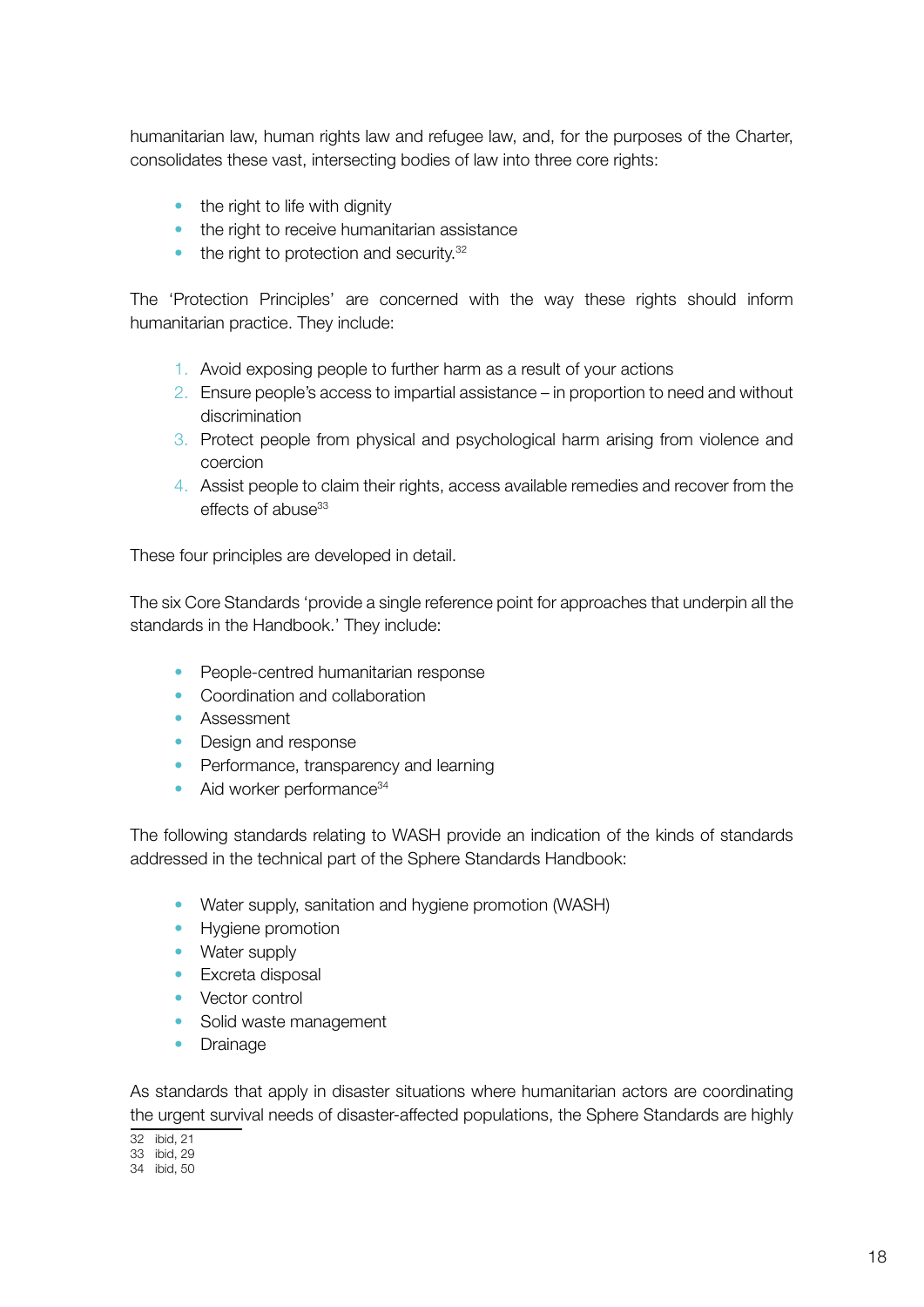relevant for the very practical considerations that relate to addressing the many needs of persons displaced in the context of disasters.

#### 6.6 Agenda for the Protection of Cross-Border Displaced Persons in the Context of Disasters and Climate Change

Unlike many of the other standards considered above, which are directed primarily to the international humanitarian community, the Agenda for the Protection of Cross-Border Displaced Persons in the Context of Disasters and Climate Change sets out steps that state actors can take to operationalise international standards. Steps may include:

- Reviewing domestic legislation or policies on internal displacement to identify whether the notion of IDPs includes those displaced in disaster contexts, and if not consider expanding that notion in line with the UN Guiding Principles on Internal Displacement and relevant (sub)regional instruments.
- Reviewing domestic legislation and policies on disaster risk management to identify whether they contain specific and adequate provisions addressing all stages of disaster related internal displacement and, if not, revise such laws and policies in line with the UN Guiding Principles on Internal Displacement and relevant (sub-)regional instruments.
- Specifically incorporating IDP protection considerations, and clarifying roles and responsibilities of relevant actors within disaster risk reduction and humanitarian response plans, as well as relevant development plans, in accordance with respect for the human rights of IDPs.
- Strengthening the institutional capacity and resources of national and local authorities to enhance protection and support for IDPs in disaster contexts.
- Ensuring that projects and programs regarding humanitarian assistance, early recovery and durable solutions in disaster contexts provide meaningful information and opportunities for consultation with and participation by displacement-affected persons or groups of persons, those at risk of displacement and host communities.35

Together, these standards and guidelines, and the many other more general human rights principles upon which they are based, provide a robust framework within which states may develop and refine their own (sub)national mechanisms for ensuring the protection of persons during evacuation and throughout displacement.

## 7 DURABLE SOLUTIONS STANDARDS

The IASC Framework on Durable Solutions defines a durable solution:

A durable solution is achieved when IDPs no longer have specific assistance and protection needs that are linked to their displacement and such persons can enjoy their human rights without discrimination resulting from their displacement.

<sup>35</sup> Protection Agenda, 39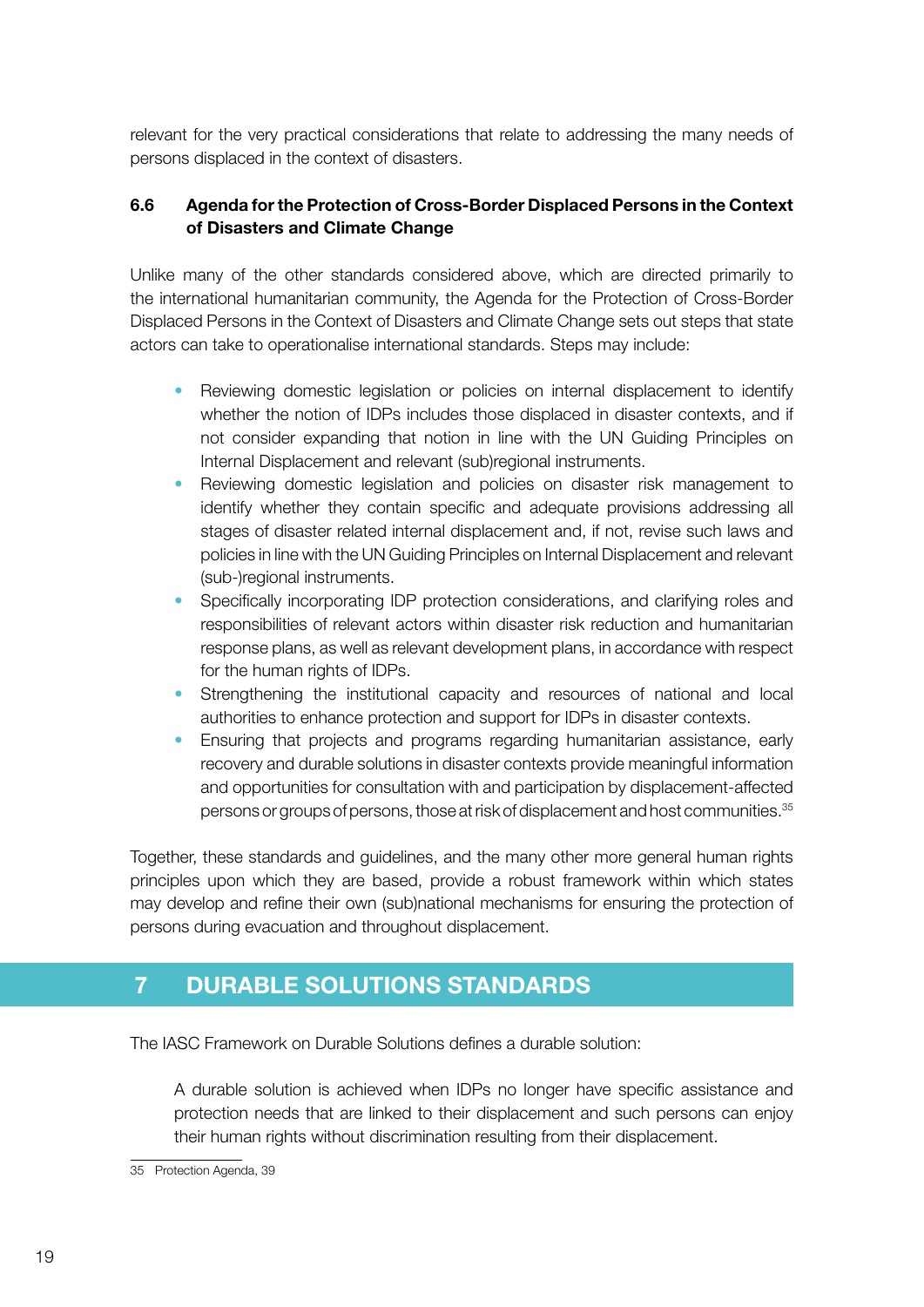A durable solution can be achieved through:

- Sustainable reintegration at the place of origin (hereinafter referred to as "return")
- Sustainable local integration in areas where internally displaced persons take refuge (local integration)
- Sustainable integration in another part of the country (settlement elsewhere in the country).36

The Framework, addressed below, develops the limited guidance on durable solutions set out in the Guiding Principles on Internal Displacement.

#### 7.1 Guiding Principles on Internal Displacement

The Guiding Principles on Internal Displacement provide the starting point for identifying key rights-based standards relevant to facilitating durable solutions for persons displaced in the context of disasters and climate change.

Principle 28 recognises that competent authorities have the primary duty and responsibility to establish conditions, as well as provide the means, which allow internally-displaced persons to return voluntarily, in safety and with dignity, to their homes or places of habitual residence, or to resettle voluntarily in another part of the country.

Principle 29 addresses non-discrimination obligations relating to IDPs who return to their homes or places of habitual residence, or who have been resettled, and also addresses the responsibility of the competent authorities to assist IDPs to recover, to the extent possible, their property and possessions which they left behind, or to provide compensation or another form of just reparation.

Principle 30 emphasizes the importance of facilitating access to international humanitarian and development actors to assist IDPs in finding durable solutions.

These principles are further developed in the IASC Framework on Durable Solutions.

#### 7.2 IASC Framework on Durable Solutions

The IASC Framework on Durable Solutions (the IASC Framework) aims to foster a better understanding of the concept of durable solutions for IDPs, to provide general guidance on the process and conditions necessary for achieving a durable solution and to assist in determining to what extent a durable solution has been achieved. The Framework is thus a source of information, a guide to process, and a tool for evaluation. The Framework is directed towards international and civil society organizations, but is also recognised as having relevance for governments themselves.<sup>37</sup> The Framework recognises the process of securing durable solutions as complex and multi-faceted, often entailing a 'gradual diminishing of displacement-specific needs.'38

<sup>36</sup> IASC Framework on Durable Solutions, 5

<sup>37</sup> ibid., 3

<sup>38</sup> ibid., 7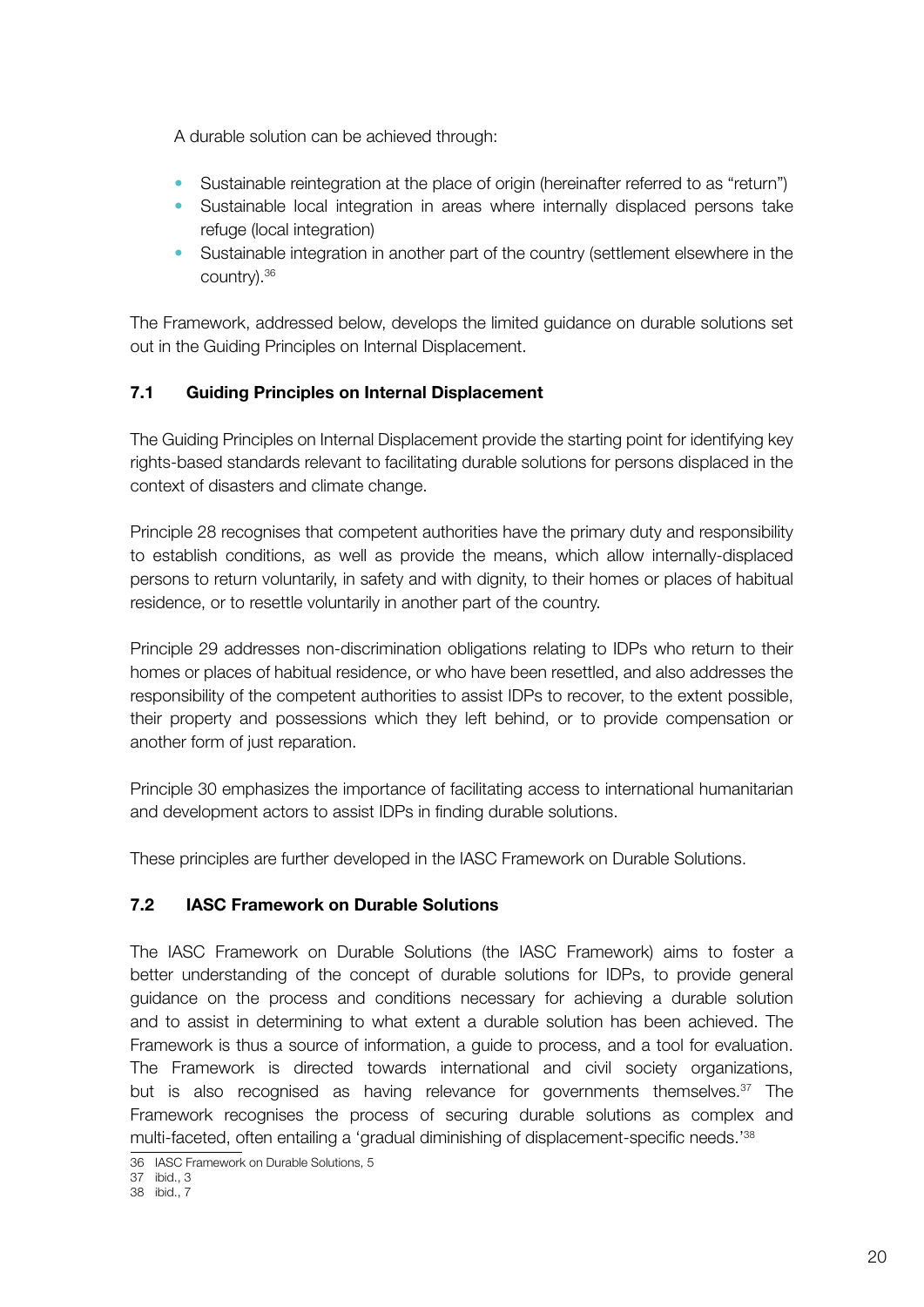The Framework adopts an expressly rights-based approach, emphasising key principles, including amongst others voluntary and informed choice on what durable solutions to pursue, and active participation in planning and management of durable solutions.<sup>39</sup> Developing Principle 28 of the Guiding Principles referred to above, the Framework asserts that 'no coercion must be used to induce or prevent return, local integration or settlement elsewhere in the country.'40

A range of good practice examples from around the world are provided.

to ensure participation of women in reaching durable solutions, including in particular the Taking an expressly gender-equal approach, the Framework highlights important steps identification of and active collaboration with women's civil society organizations.

Eight criteria determine the extent to which a durable solution has been achieved:

- Safety and security
- Adequate standard of living
- Access to livelihoods
- Restoration of housing, land and property
- Access to documentation
- Family reunification
- Participation in public affairs
- Access to effective remedies and justice



An example of one of the dwellings provided to persons displaced in the context of flooding in Pakokku township during 2011. © Khin Chit Chit

39 ibid., 15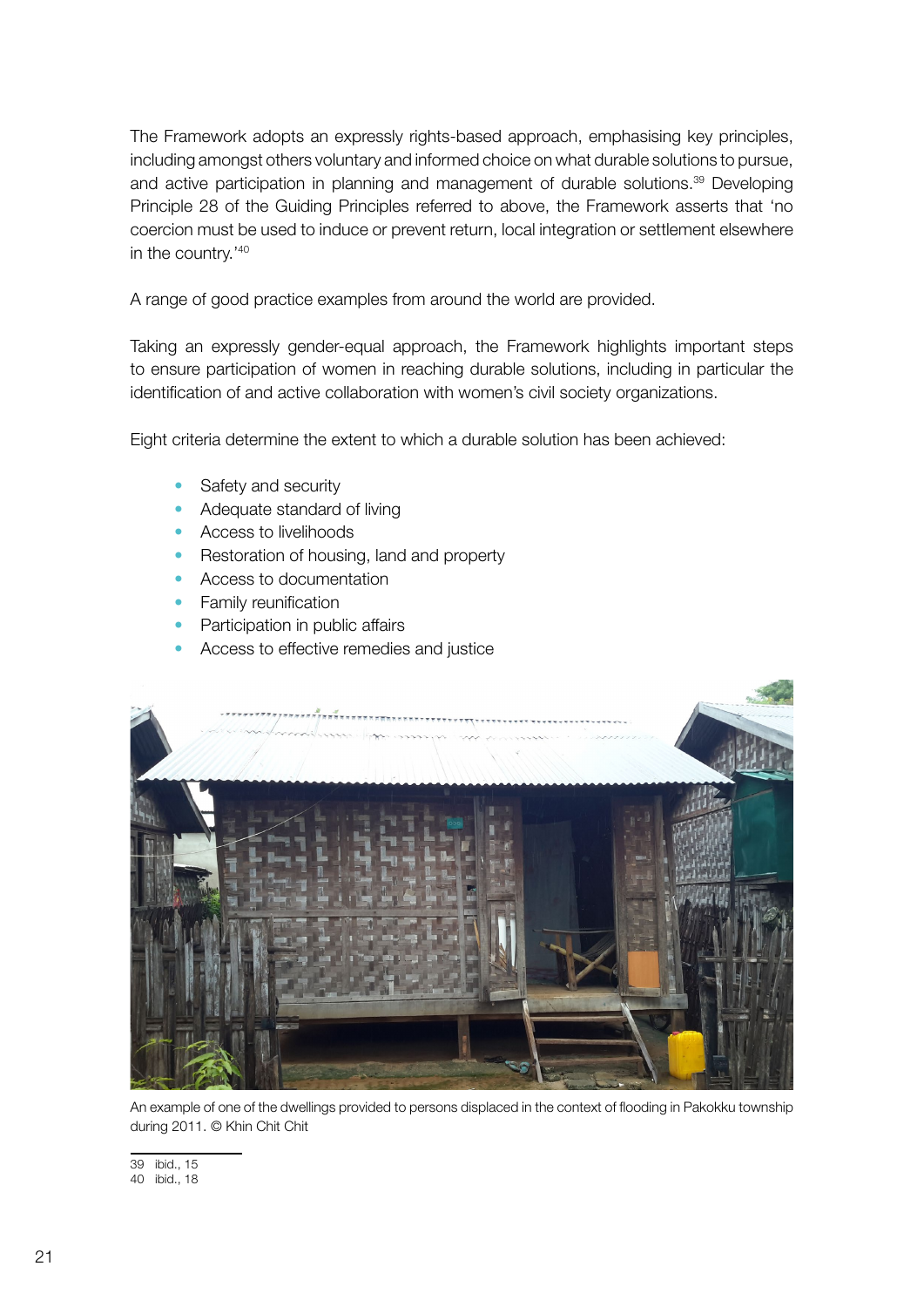'Safety and security' includes safety from disaster risks, and the Framework notes that

In the case of return to or settlement in disaster-prone areas, disaster risk reduction measures (early warning, preparedness, mitigation and adaptation) have been implemented to minimize, to the extent possible and reasonable, risks stemming from natural or human-made hazards.41

The other seven criteria are similarly developed in the Framework, including with reference to other relevant standards. For example, the criterion of restoration of housing, land and property makes reference to the Pinheiro Principles on Housing and Property Restitution for Refugees and Displaced Persons, which are addressed below.

The criteria and associated principles provide a good source of information about what constitutes a durable solution to internal displacement, but over time it has been recognised that the Framework requires further elaboration in order to assist actors in facilitating durable solutions.

#### 7.3 The Durable Solutions Analysis Guide and the Durable Solutions Indicator Library

The Durable Solutions Analysis Guide (the Analysis Guide) was developed as part of an initiative of the Special Rapporteur on the human rights of internally-displaced persons, Prof. Chaloka Beyani, aiming to 'operationalise the IASC Framework through the development of agreed-upon indicators, tools, methodologies and guidelines for comprehensive yet practical approaches to durable solutions analysis in internal displacement contexts.'42 A wide range of UN agencies and international organizations, together with states and civil society organizations, participated in the process, which was coordinated and implemented by the Joint IDP Profiling Service (JIPS). The Analysis Guide compliments a set of indicators contained in the Durable Solutions Indicator Library, which is organised according to the eight criteria for durable solutions laid out in the IASC Framework. The primary intended users of these materials are national and local authorities. The indicators are aligned with the Agenda 2030 for Sustainable Development, the Agenda for Humanity, the New Urban Agenda and the Global Compacts on Refugees and on Safe, Orderly and Regular Migration.<sup>43</sup>

The idea of a durable solutions analysis is developed in the Guide, emphasising assessments that compare displaced and non-displaced populations in order to discern vulnerabilities unique to displaced populations. A five-step process for conducting a durable solutions assessment is set out, taking into account two cross-cutting principles of collaboration amongst stakeholders and engagement with displacement-affected communities. The five steps in this inherently collaborative and solutions-oriented process are as follows:

- 1. Agreeing on a need for a durable solutions analysis
- 2. Designing a contexualised analysis plan

<sup>41</sup> ibid., 29

<sup>42</sup> Durable Solutions Analysis, 13

<sup>43</sup> ibid 14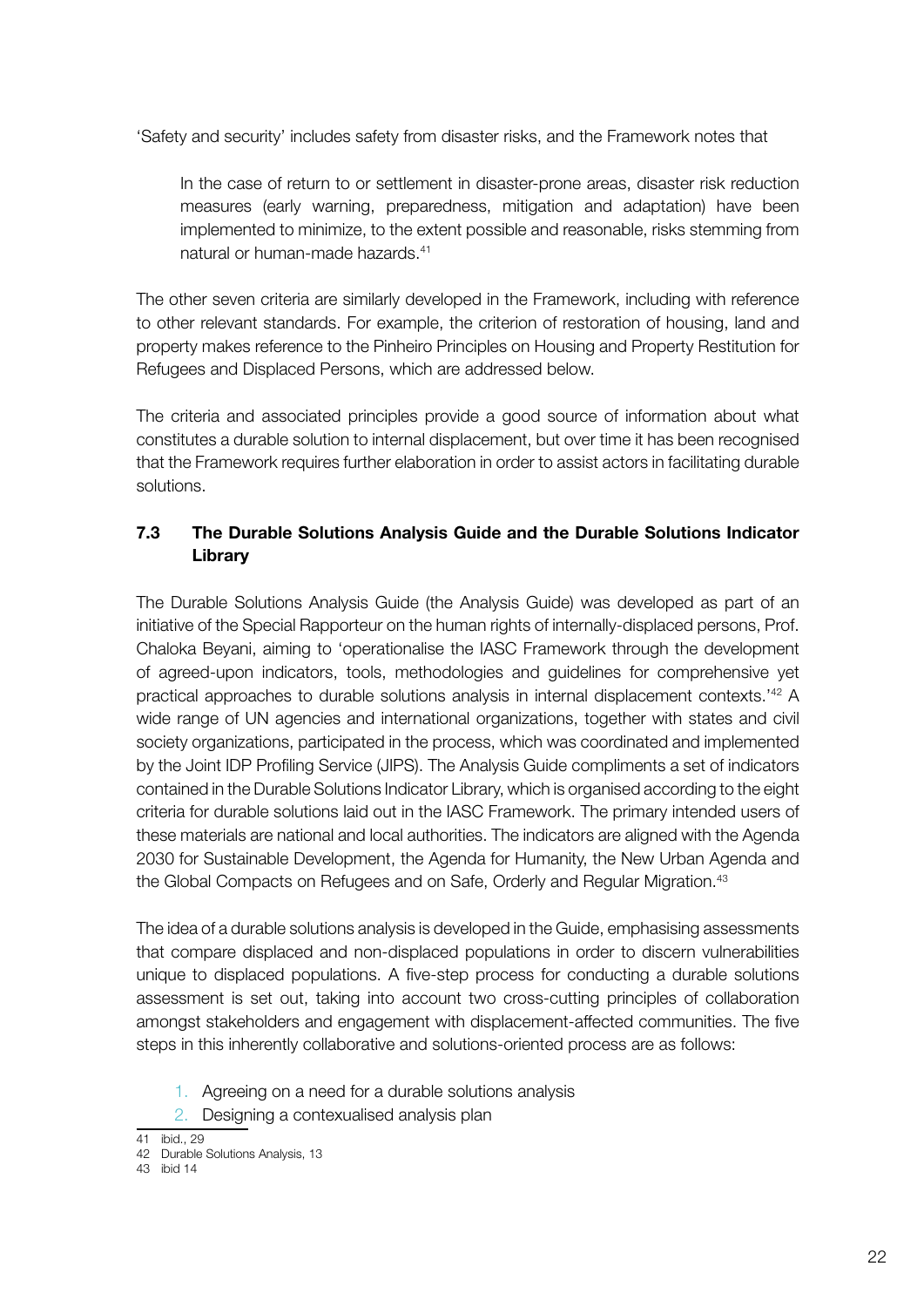- 3. Collating relevant data through mixed methods
- 4. Conducting a comprehensive analysis and
- 5. Prioritisation of action<sup>44</sup>

The analysis itself is broken down into three main components:

- 1. Displaced persons' perspectives on durable solutions, including which settlement option to pursue
- 2. The eight criteria that determine the extent to which a durable solution has been achieved
- 3. Core demographic data of the displaced population<sup>45</sup>

To this is added a macro-level analysis, including of policies and legislation, services, the built environment, economy, social cohesion together with a feasibility assessment of different interventions based on current and required resources, capacities and interests.<sup>46</sup>

The Durable Solutions Indicator Library lists a host of indicators relating to particular themes, which reflect aspects of each of the eight durable solutions criteria identified in the IASC Framework. For example, an adequate standard of living is one of the eight criteria. Three themes are reflected in the Library, including access to basic services and goods, food security and tenure security and housing conditions. Indicators provide a depth of analysis for each of these three themes. Thus, one indicator of food security is the percentage of the target population who experienced moderate or severe food insecurity in the last year, assessed by main obstacle to obtaining sufficient food.<sup>47</sup> Use of the Indicator Library is not prescriptive, however, as the analysis includes identification of durable solutions indicators prioritised by IDPs as well as by actors supporting durable solutions.

The methodology has been piloted in a number of countries, and reports are available from Colombia, Georgia, Iraq, Kosovo, Myanmar, Ukraine, Sudan and Somalia.<sup>48</sup> To date, the methodology has not been piloted in a situation relating to displacement in the context of disasters and climate change.

#### 7.4 The Pinheiro Principles

Amongst the options available to displaced persons, returning home is often the most compelling. However, even when the immediate dangers related to a disaster have abated, voluntary return can be hindered by a range of social and legal obstacles. The UN Principles on Housing and Property Restitution for Refugees and Displaced Persons (the 'Pinheiro Principles'), endorsed by the UN Sub-Commission on the Protection and Promotion of Human Rights in August 2005, address this issue.

<sup>44</sup> ibid, 29

<sup>45</sup> ibid, 18

<sup>46</sup> ibid, 18

<sup>47</sup> ibid, 47

<sup>48</sup> [http://www.jips.org/en/profiling/durable-solutions/durable-](http://www.jips.org/en/profiling/durable-solutions/durable-solutions-pilots)solutions-pilots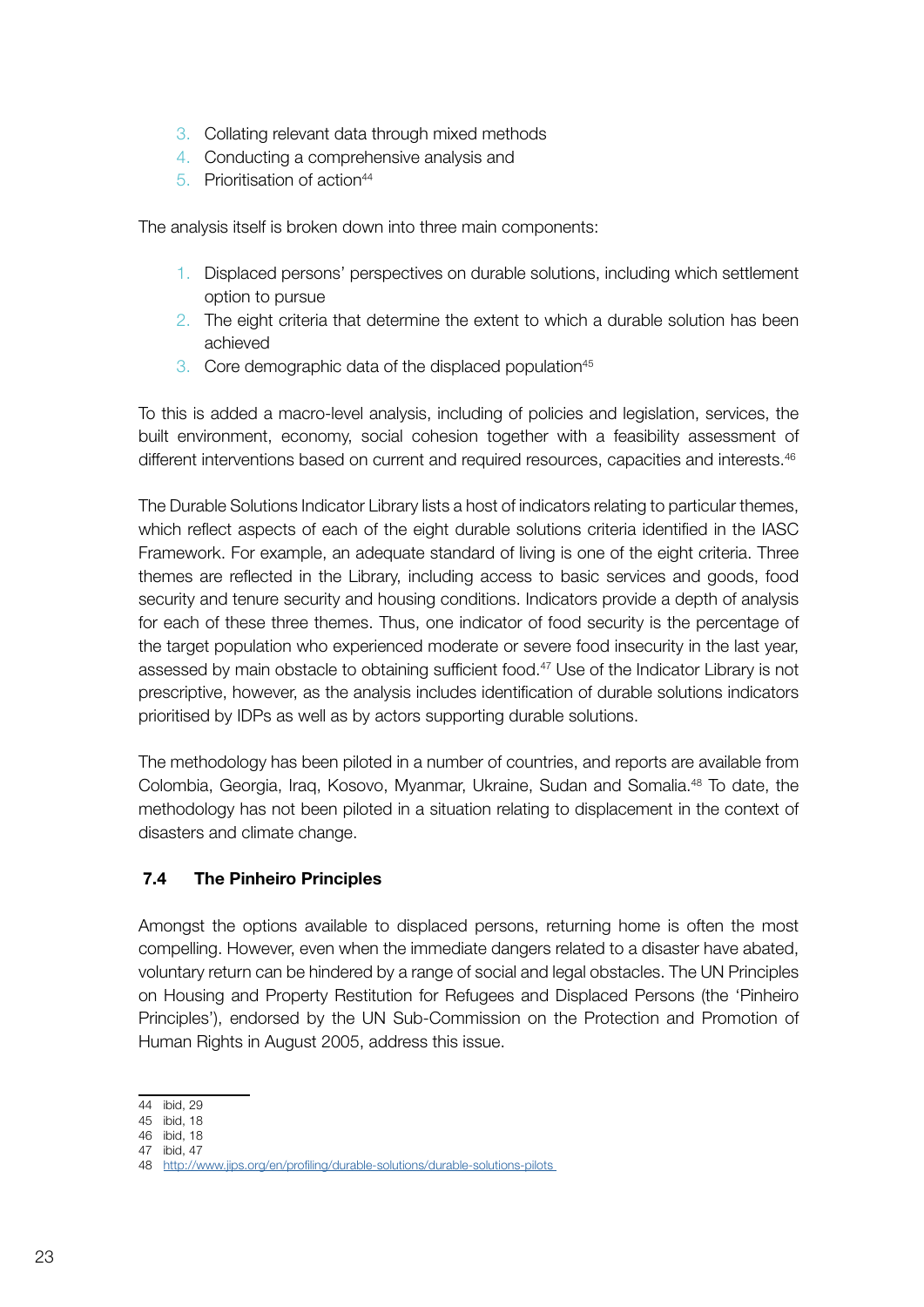Principle 10 affirms the right to voluntary return in safety and dignity:

All refugees and displaced persons have the right to voluntarily return to their former homes, lands or places of habitual residence, in safety and dignity. Voluntary return in safety and dignity must be based on a free, informed, individual choice.

Although the Principles address persons displaced in the context of disasters as well as those displaced by conflict, the focus is on the latter, with most of the principles addressing property restitution procedures. However, the Principles are of critical importance when considering the intersection between disasters, displacement and reconstruction initiatives. Oftentimes, people displaced in the context of disasters face legal and administrative obstacles to returning to their places of habitual residence, with no-build zones being declared, or land being allocated to commercial development in the aftermath of a disaster. Challenges are particularly acute for people who habitually resided in informal settlements. The Pinheiro Principles guide states in the steps they are obliged to take under international human rights law in order to avoid breaching core rights to property and adequate shelter, amongst others, in the reconstruction phase.

Principle 15.7, for example, addresses the challenge of establishing eligibility for property restitution:

States may, in situations of mass displacement where little documentary evidence exists as to ownership or possessory rights, adopt the conclusive presumption that persons fleeing their homes during a given period marked by violence or disaster have done so for reasons related to violence or disaster and are therefore entitled to housing, land and property restitution. In such cases, administrative and judicial authorities may independently establish the facts related to undocumented restitution claims.

The Principles also address other issues that arise in situations of disaster displacement, including the challenges presented by secondary occupants (Principle 17).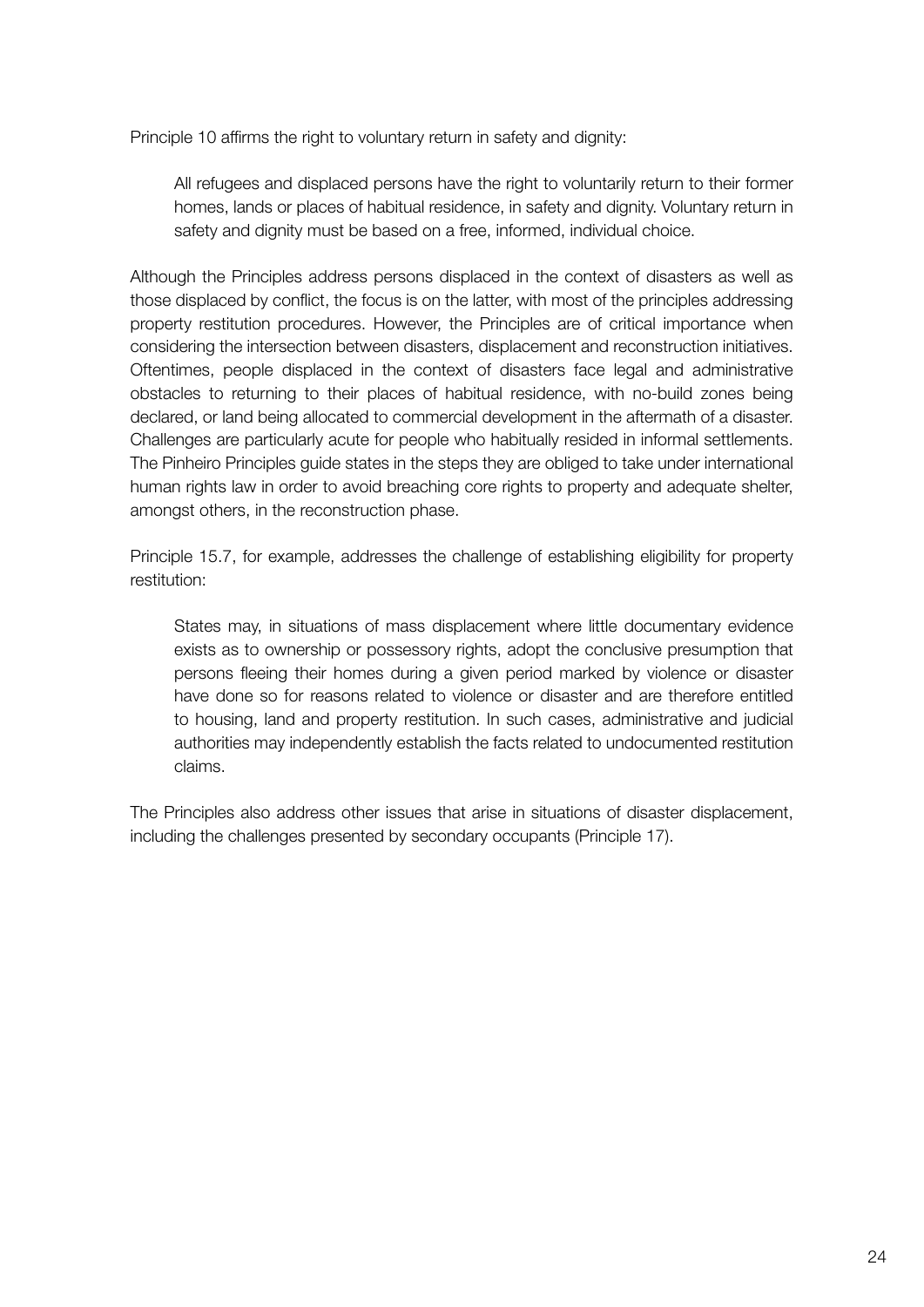## 8 CONCLUSION

This very brief introduction to international standards relevant to preventing displacement, protecting people during evacuation and throughout displacement, and facilitating durable solutions provides a good indication of an approach that is people-centred, participatory, aware of the differential needs and capabilities of particular groups, is committed to gender equality and non-discrimination, and is grounded in standards derived from international human rights law and informed by decades of collective experience in disaster displacement situations worldwide. Many of the guidelines and standards are addressed specifically to international humanitarian organizations, and personnel within these organizations will benefit from intensive training to develop their ability to apply these standards in the complexities of particular disaster displacement settings.

The extent to which these standards inform the practice of national-level actors is unclear, and warrants further consultation. To what extent do these international standards inform efforts to prevent displacement, protect people during evacuation and throughout displacement and facilitate durable solutions? Are these standards reflected in domestic legal and policy frameworks? How, if at all, do responsible actors at the national and sub-national levels understand and engage with these standards? These are some of the questions that underpin the ten country study coordinated by the Raoul Wallenberg Institute of Human Rights and Humanitarian Law.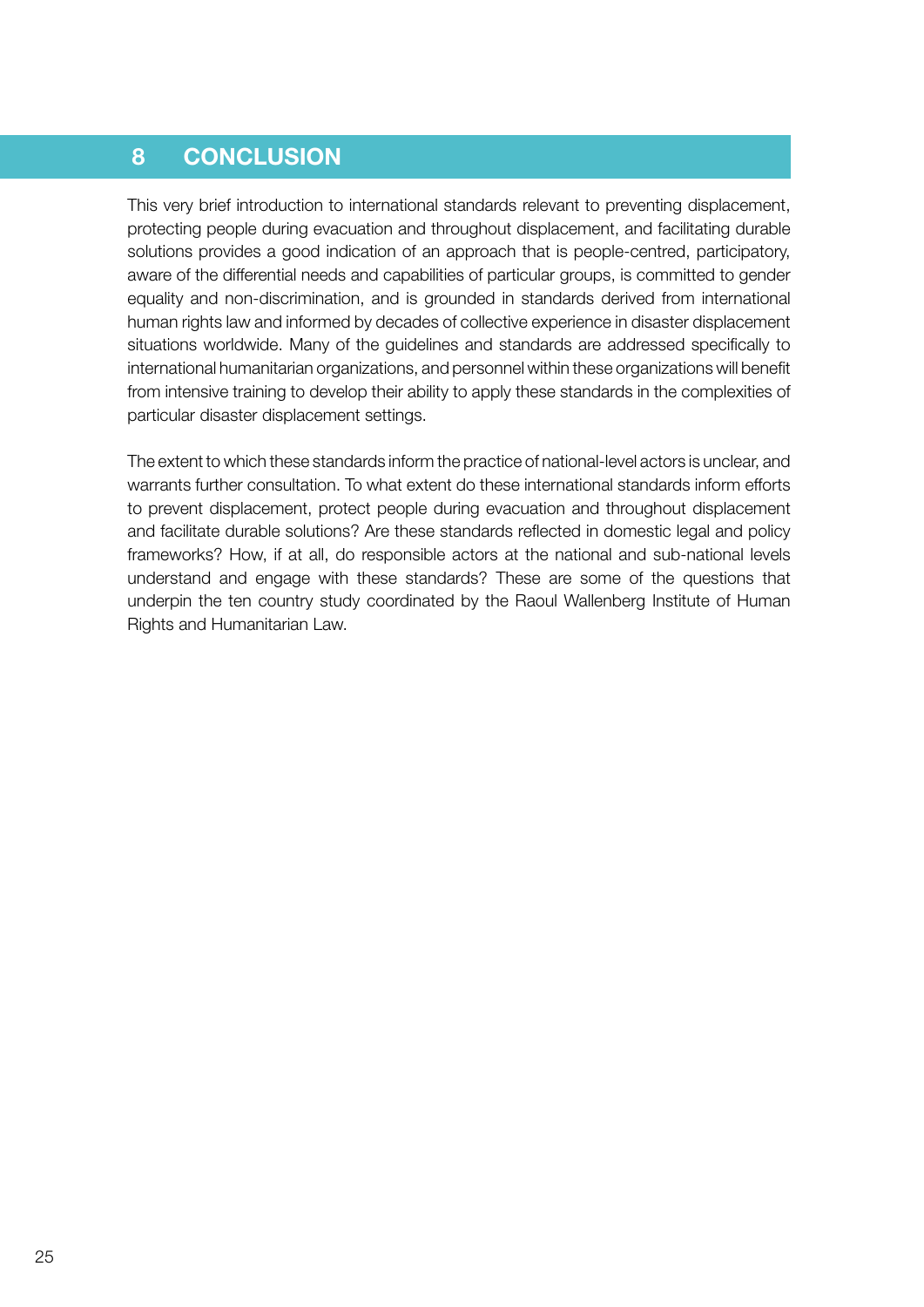## ANNEX 1: CHECKLIST OF KEY ELEMENTS OF A RIGHTS-BASED APPROACH TO DISPLACEMENT IN THE CONTEXT OF DISASTERS AND CLIMATE CHANGE

#### Prevention of displacement

|                         | <b>Principle</b>                                                                                                                                                                       | <b>Source</b>                                                                                                                                    | <b>Domestic Law and Policy</b> |
|-------------------------|----------------------------------------------------------------------------------------------------------------------------------------------------------------------------------------|--------------------------------------------------------------------------------------------------------------------------------------------------|--------------------------------|
| 1                       | No forced evacuation<br>unless absolutely<br>necessary in the<br>circumstances                                                                                                         | (GPID Principle 6 (d))<br><b>MEND Guide</b>                                                                                                      |                                |
| $\overline{2}$          | Address root causes of<br>disasters in accordance<br>with the Sendai<br>Framework, including in<br>relation to infrastructure,<br>livelihoods and so forth                             | Sendai Framework on Disaster<br><b>Risk Reduction</b><br>Protection Agenda                                                                       |                                |
| 3                       | Provision for gathering<br>data on displacement<br>risk, disaggregated<br>according to gender and<br>age and disability                                                                | Words into Action Guidelines                                                                                                                     |                                |
| 4                       | Provisions for rights-<br>based planned relocation<br>to avoid displacement                                                                                                            | Words into Action Guidelines<br>Guidance on Protecting<br>People from Disasters and<br><b>Environmental Change</b><br>through Planned Relocation |                                |
| 5                       | A legal framework that<br>expressly addresses<br>displacement in the<br>context of disasters and<br>climate change                                                                     | Words into Action Guidelines                                                                                                                     |                                |
| 6                       | <b>Standard Operating</b><br>Procedures that address<br>displacement                                                                                                                   | Words into Action Guidelines                                                                                                                     |                                |
| $\overline{\mathbf{7}}$ | Making provision for<br>participation of people<br>who are displaced or at<br>risk of displacement, in<br>making decisions about,<br>for example, evacuation<br>and planned relocation | Protection Agenda                                                                                                                                |                                |
| 8                       | Infrastructure<br>improvements                                                                                                                                                         | Protection Agenda                                                                                                                                |                                |
| 9                       | Contingency planning<br>and agreements with<br>neighbouring countries<br>relating to disaster<br>displacement                                                                          | Protection Agenda                                                                                                                                |                                |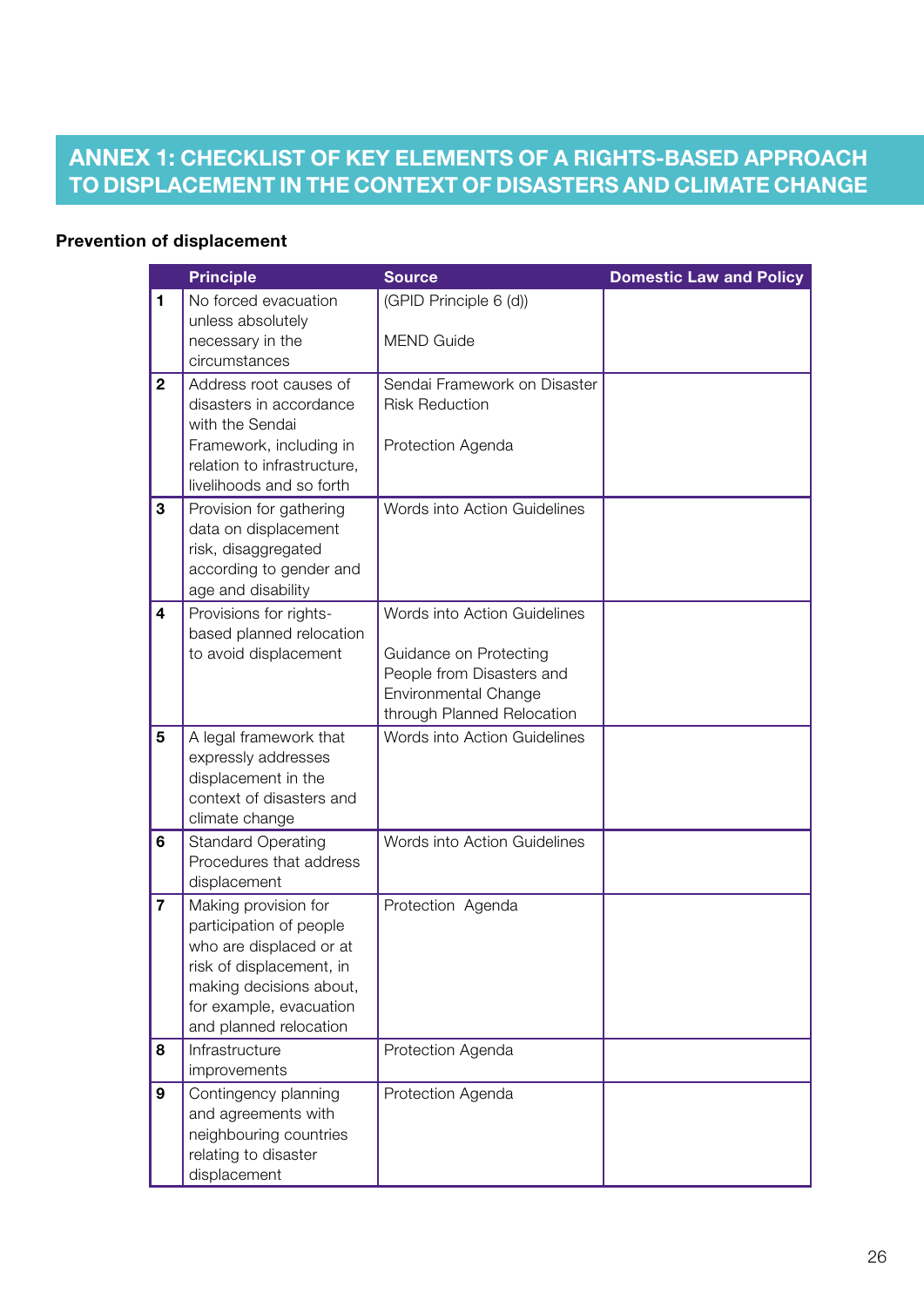## Protection during evacuation and throughout displacement

|    | <b>Principle</b>                                                                                                              | <b>Source</b>                                                                                       | <b>Domestic Law and Policy</b> |
|----|-------------------------------------------------------------------------------------------------------------------------------|-----------------------------------------------------------------------------------------------------|--------------------------------|
| 10 | Legal/policy framework<br>incorporates or<br>references the Guiding<br>Principles on Internal<br>Displacement (GPID)          | Protection Agenda                                                                                   |                                |
| 11 | Non-discrimination in the<br>context of displacement                                                                          | GPID Principles 1 and 4                                                                             |                                |
| 12 | Substantive rights<br>including freedom of<br>movement, right to<br>adequate health and<br>standard of living etc.            | GPID in full                                                                                        |                                |
| 13 | Inclusive participation                                                                                                       | <b>IASC Operational Guidelines</b>                                                                  |                                |
| 14 | Planning, communication<br>and administrative<br>guidelines relating to<br>evacuation                                         | <b>IASC Operational Guidelines</b>                                                                  |                                |
| 15 | Specific provisions<br>relating to protection<br>against gender-based<br>violence                                             | <b>IASC Operational Guidelines</b><br>IASC Gender Based Violence<br>Guidelines<br><b>MEND Guide</b> |                                |
| 16 | Provision for differential<br>needs assessment                                                                                | <b>MEND Guide</b>                                                                                   |                                |
| 17 | Clarification of roles,<br>resource implications and<br>timeframes for evacuation                                             | <b>MEND Guide</b>                                                                                   |                                |
| 18 | Pre-identification of<br>suitable shelter                                                                                     | <b>MEND Guide</b>                                                                                   |                                |
| 19 | Express incorporation of<br>measurable standards<br>relating to WASH, food<br>security and nutrition,<br>shelter, health etc. | <b>SPHERE Standards</b>                                                                             |                                |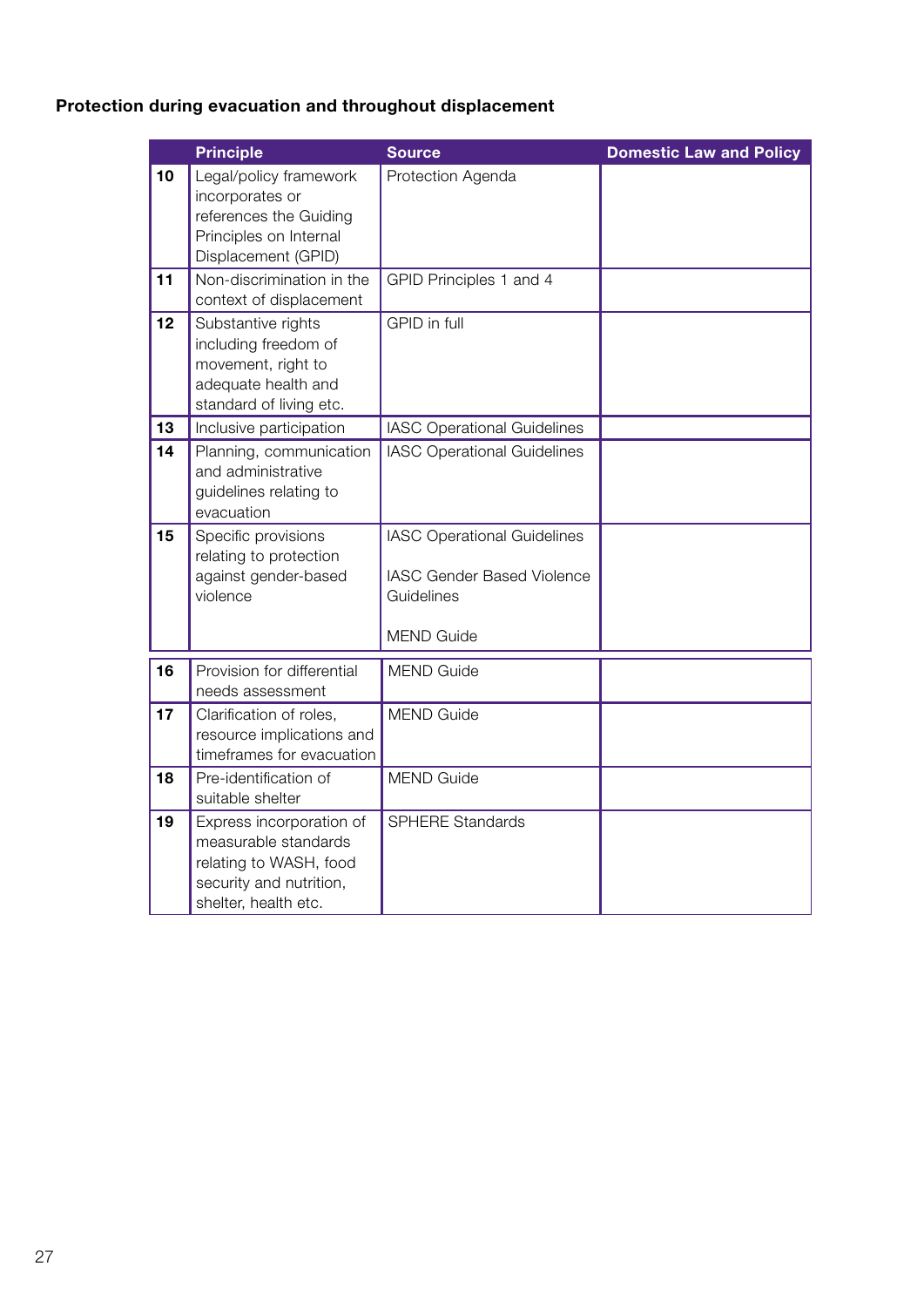#### Durable solutions

|    | <b>Principle</b>                                                                                                           | <b>Source</b>                                                                                      | <b>Domestic Law and Policy</b> |
|----|----------------------------------------------------------------------------------------------------------------------------|----------------------------------------------------------------------------------------------------|--------------------------------|
| 20 | Express adoption of a rights-<br>based and gender equal<br>approach                                                        | IASC Framework on<br><b>Durable Solutions</b>                                                      |                                |
| 21 | Express recognition of the<br>principle of voluntary and<br>informed choice                                                | <b>IASC Framework on</b><br><b>Durable Solutions</b><br>Pinheiro Principles                        |                                |
| 22 | Express recognition of<br>the principle of active<br>participation in planning and<br>management of durable<br>solutions   | <b>IASC Framework on</b><br><b>Durable Solutions</b>                                               |                                |
| 23 | Address 8 criteria for durable<br>solutions, including through<br>measurable indicators                                    | <b>IASC Framework on</b><br><b>Durable Solutions</b><br><b>Durable Solutions</b><br>Analysis Guide |                                |
| 24 | Recognition of obligations<br>relating to the right to<br>adequate shelter and<br>to property as part of<br>reconstruction | Pinheiro Principles                                                                                |                                |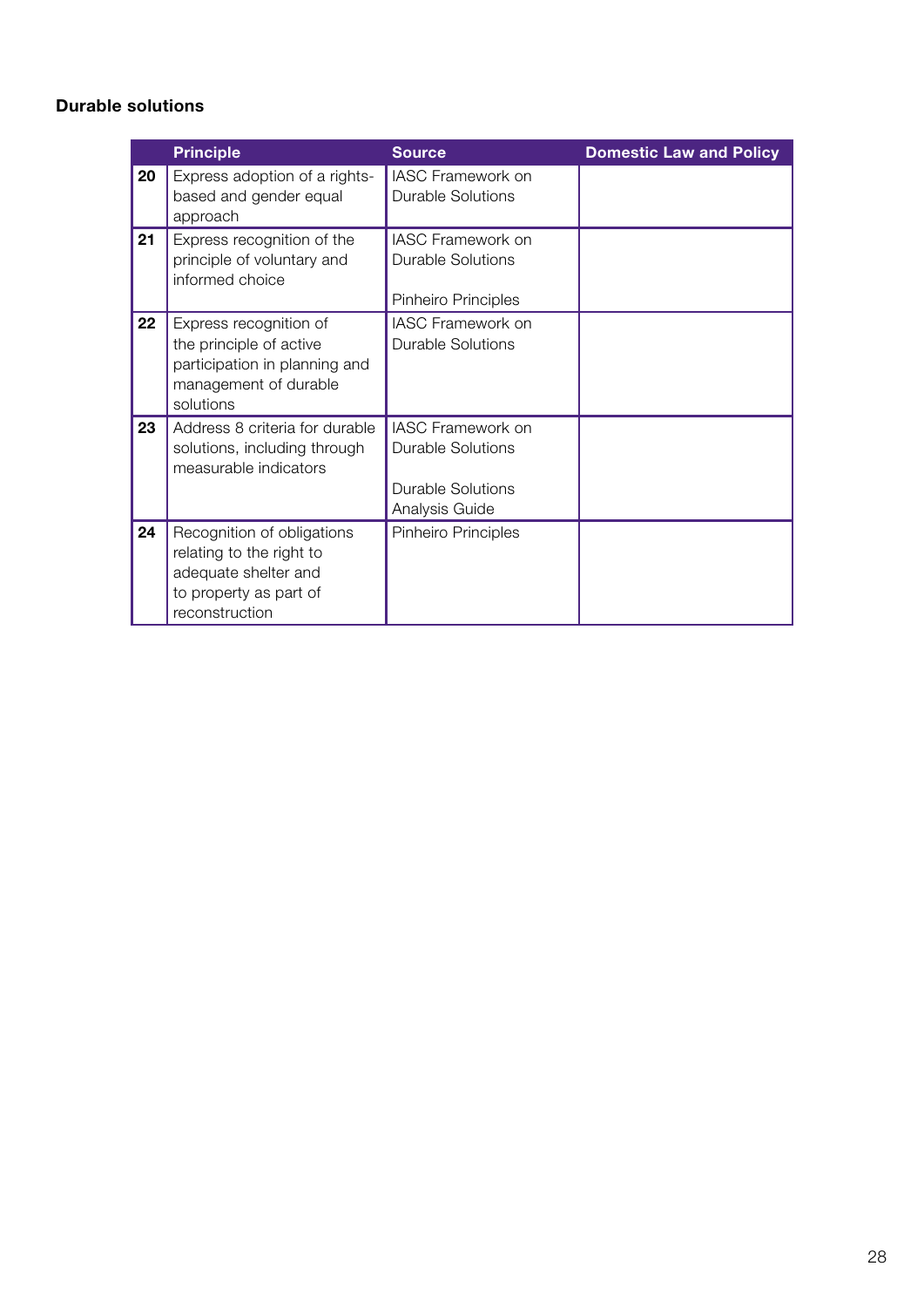## ANNEX 2: LINKS TO KEY GUIDELINES AND STANDARDS RELEVANT TO DISASTER DISPLACEMENT

Links to key guidelines and standards relevant to disaster displacement

- Guiding Principles on Internal Displacement [https://www.ohchr.org/en/](https://www.ohchr.org/en)issues/ idpersons/pages/standards.aspx
- Sendai Framework on Disaster Risk Reduction [https://www.unisdr.org/we/](https://www.unisdr.org/we/coordinate/sendai) [coordinate/sendai](https://www.unisdr.org/we/coordinate/sendai)-framework
- UNDRR Words into Action Guidelines [https://www.unisdr.org/we/inform/](https://www.unisdr.org/we/inform/publications/58821) [publications/58821](https://www.unisdr.org/we/inform/publications/58821)
- Guidance on Protecting People from Disasters and Environmental Change through Planned Relocation [https://www.unhcr.org/protection/environment/562f798d9/](https://www.unhcr.org/protection/environment/562f798d9) [planned-relocation-guidance-october-2015.html](http://planned-relocation-guidance-october-2015.html)
- Planning Relocations to Protect People from Disasters and Environmental Change: A Toolbox<https://www.unhcr.org/protection/environment/596f1bb47/planned> relocation-toolbox.html
- Agenda for the Protection of Cross-Border Displaced Persons in the Context of Disasters and Climate Change [https://disasterdisplacement.org/the-platform/](https://disasterdisplacement.org/the-platform/
our-response ) [our](https://disasterdisplacement.org/the-platform/
our-response )-response
- IASC Operational Guidelines on the Protection of Persons in Situation of Natural Disasters [https://www.ohchr.org/Documents/Issues/IDPersons/](https://www.ohchr.org/Documents/Issues/IDPersons/OperationalGuidelines_IDP.pdf) [OperationalGuidelines\\_IDP.pdf](https://www.ohchr.org/Documents/Issues/IDPersons/OperationalGuidelines_IDP.pdf)
- IASC Guidelines for Integrating Gender-Based Violence Interventions in Humanitarian Action [https://interagencystandingcommittee.org/gender-and](https://interagencystandingcommittee.org/gender-and-humanitarian-action/documents-public/guidelines)[humanitarian-action/documents-public/guidelines](https://interagencystandingcommittee.org/gender-and-humanitarian-action/documents-public/guidelines)-integrating-gender-basedviolence
- The Comprehensive Guide for Planning Mass Evacuations in Natural Disasters (the 'MEND Guide') [https://www.globalcccmcluster.org/system/files/publications/](https://www.globalcccmcluster.org/system/files/publications/MEND_download.pdf) [MEND\\_download.pdf](https://www.globalcccmcluster.org/system/files/publications/MEND_download.pdf)
- The Sphere Project: Humanitarian Charter and Minimum Standards in Humanitarian Response [http://spherestandards.org/handbook/](http://spherestandards.org/handbook)
- IASC Framework on Durable Solutions [https://interagencystandingcommittee.](https://interagencystandingcommittee.org/other/documents-public/iasc) [org/other/documents-public/iasc-](https://interagencystandingcommittee.org/other/documents-public/iasc)framework-durable-solutions-internallydisplaced-persons
- Durable Solutions Analysis Guide and the Durable Solutions Indicator Library <http://inform-durablesolutions-idp.org>
- UN Principles on Housing and Property Restitution for Refugees and Displaced Persons (the 'Pinheiro Principles') [https://www.ohchr.org/Documents/](https://www.ohchr.org/Documents/Publications/pinheiro_principles.pdf) [Publications/pinheiro\\_principles.pdf](https://www.ohchr.org/Documents/Publications/pinheiro_principles.pdf)
- CEDAW, General Recommendation No 37 on Gender-Related Dimensions of Disaster Risk Reduction in the Context of Climate Change [https://tbinternet.ohchr.](https://tbinternet.ohchr.org/Treaties/CEDAW/Shared)

[org/Treaties/CEDAW/Shared%](https://tbinternet.ohchr.org/Treaties/CEDAW/Shared)20Documents/1\_Global/[CEDAW\\_C\\_](http://CEDAW_C_GC_37_8642_E.pdf) [GC\\_37\\_8642\\_E.pdf](http://CEDAW_C_GC_37_8642_E.pdf)